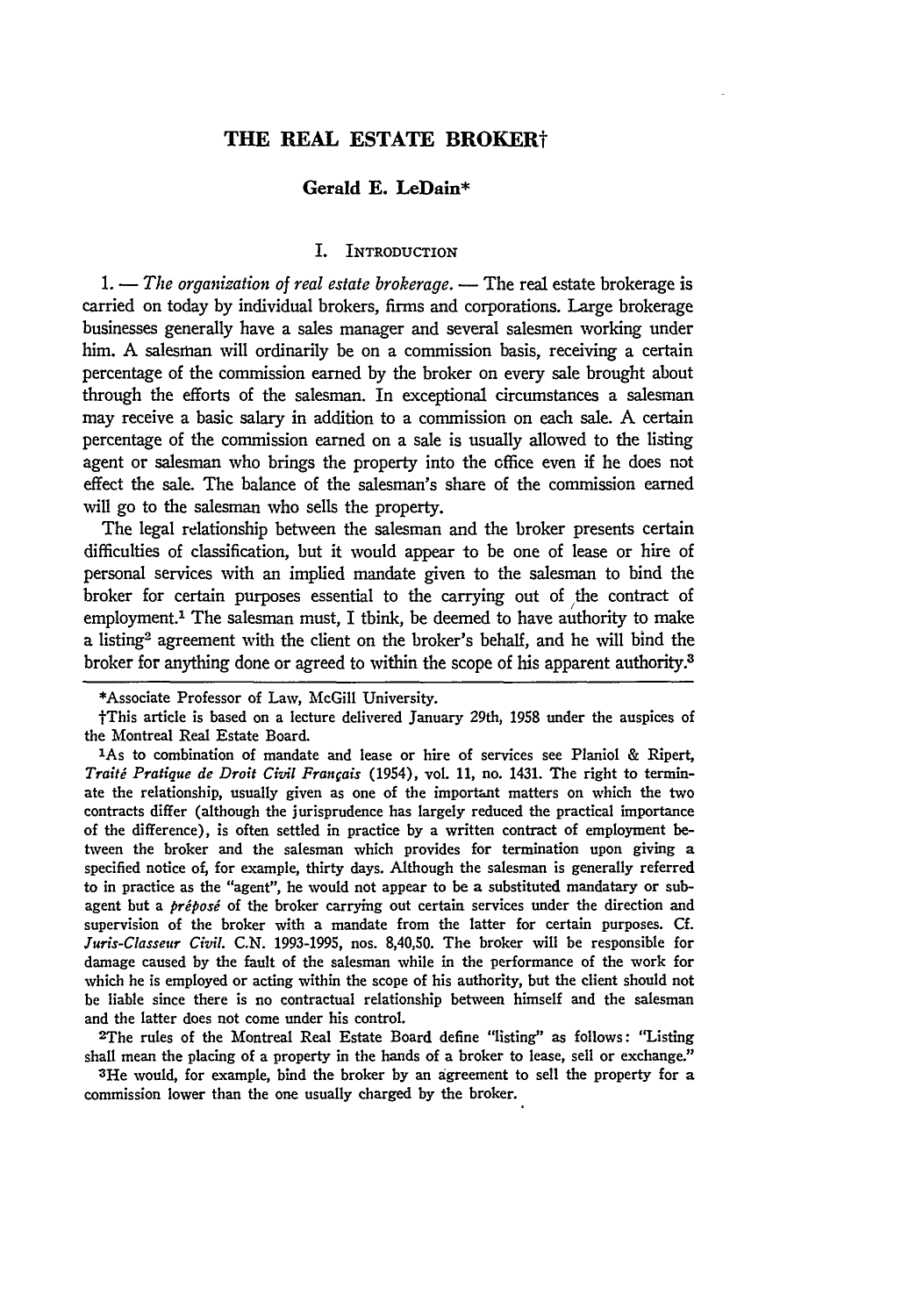2. - *The regulation of real estate brokerage in Quebec.* - Real estate brokerage is not subject to any special regulation in Quebec. Brokers and salesmen are not required to obtain a special license, although the broker must comply with the general municipal licensing regulations. There is no corporate body recognized by the legislature as having a power of regulation over all real estate brokers. Membership is voluntary in the two existing organizations, the Montreal Real Estate Board, a corporate body since 1954, and the Corporation of Real Estate Brokers of the Province of Quebec.

The Montreal Real Estate Board is described in its literature as "an organization of licensed real estate men co-operating for the betterment of their profession." It has established a code of ethics and a tariff of minimum commissions and charges which members are expected to follow, as well as a set of rules and regulations governing co-operative listing. The code of ethics covers a member's relations with his fellow members, with clients and with customers and the public. It requires that every member observe the schedule of fees established by the Board. A violation of the code of ethics is punishable by suspension or expulsion. Any business difference arising between members of the Board is supposed to be submitted to the Arbitration Committee. An appeal lies from the decision of the Arbitration Committee to the Directors.

3. — *The different kinds of listing.* — The three main kinds of listing, or authority to sell, which are encountered in practice today are the ordinary or "open" listing, the "exclusive" listing, and the "co-operative" listing. The open listing is of a non-exclusive nature; the owner is free to list the property with other brokers. The exclusive listing gives the broker, usually for a specified period, the sole and exclusive authority to sell the property. The co-operative listing is a special form of exclusive listing which has been introduced into real estate practice in Montreal only fairly recently. It is given to a "listing broker" who files the original of the listing agreement with the Montreal Real Estate Board. The Boards sends a mimeographed copy of the listing with a photograph of the property on the back (from which the listing derives its trade name of "Photo-Co-op") to all members of its Co-Operative Listing Section who may then attempt to find a purchaser for the property. The owner agrees to pay a commission which is one and a half or two per cent higher than the ordinary commission, and is divided between the listing broker, the selling broker and the Board according to a schedule established **by** the Board. **All** negotiations with the owner, including the submission of offers to purchase, are as a general rule carried out through the listing broker.

# II. **THE LEGAL** RELATIONSHIP **BETWEEN THE** REAL **ESTATE** BROKER **AND** His **CLIENT**

*4.* **-** *The nature of the work performed by the real estate broker.* **-** Real estate brokers are engaged in the work of arranging sales, exchanges and leases of immoveable property as well as the placement of loans on the security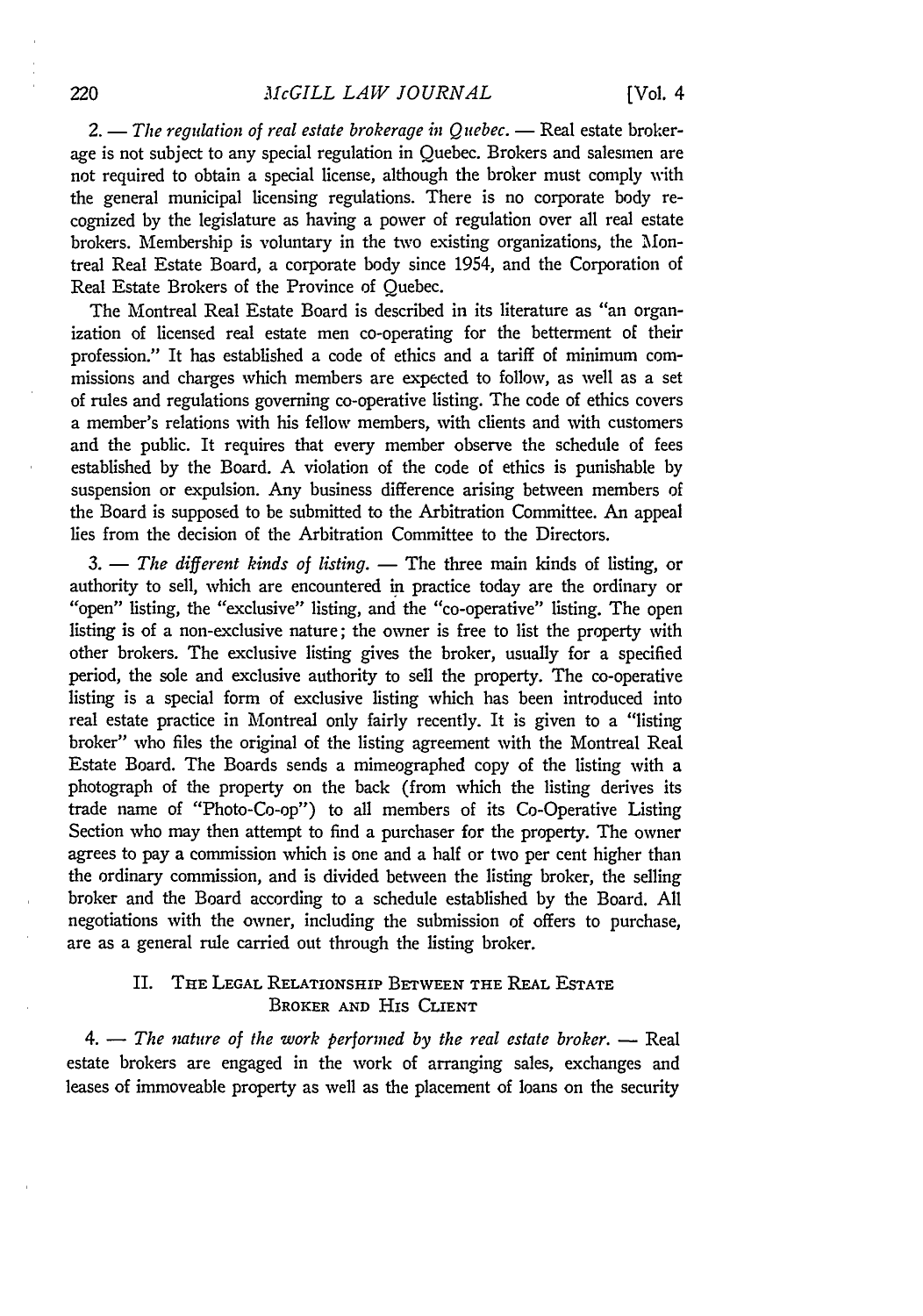No. 21

of such property. We are here chiefly concerned with the selling function of the real estate broker but the general principles applicable in this field will apply on the whole to the other kinds of work carried on by the broker. As salesman, the function of the broker is to assist his client to sell his property. He advertises the property and seeks by various means to interest prospective purchasers in it. He represents the client in negotiations with the other party. He generally obtains a written offer to purchase which he transmits to the client for his consideration and acceptance. He may receive a deposit of money on behalf of his client from the other party. Sometimes he may enter into binding legal agreements on behalf of the client. He may accept an offer to purchase or make an offer to sell on his client's behalf. Occasionally he will arrange for his client to give a prospective purchaser an option for a consideration.

The broker may, on the other hand, act for a person who desires to purchase a particular property. Here the broker may obtain for his client an offer to sell or an option from the owner, and in some cases he may act for a purchaser who prefers to remain an undisclosed principal.

5. - The nature of the contract between the broker and his client. -The legal relationship between the broker and his client has always been characterized by our courts as one of mandate rather than lease or hire of personal services,<sup>4</sup> although the representative character of the relationship, traditionally regarded as the hall mark of mandate, is not too prominent or obvious in the usual course of dealing today. As a general rule the broker does not make or accept offers on his client's behalf but merely brings the parties together **by** his negotiations. The parties conclude the agreement themselves. Still the broker represents the client in negotiations with the other party and will bind the client by any misrepresentations or fraud which may have induced the other party to contract. He is also the instrument by which a binding unilateral promise to purchase is formed when the prospective putchaser gives him an offer to purchase with a delay to accept.<sup>5</sup> When the broker takes the offer, the other party cannot withdraw it before the expiry of the delay, at least not without exposing himself to liability for breach of contract.<sup>6</sup> When the broker takes a deposit from the

him as agent for the owner of the property. **<sup>6</sup>**

<sup>6</sup>It is not necessary here to enter into the question of whether the debtor of a unilateral promise of sale who purports to withdraw his offer before the expiry of the stipulated delay is liable at the most for damages or whether such withdrawal is without effect and cannot prevent the creditor who accepts within the required delay from insisting on specific performance, although the latter appears to be the better view.

<sup>4</sup>See, for example, *La Compagnie Immobilire de Montrial Est v. O'Connor* (1910), 12 P.R. 120 (S.C., per Demers **J.)** ; also *Stafford v. Smith* (1896), 10 S.C. 470 (C.R.) where it was held that the contract by which the owner of property empowered another to sell it with the stipulation that this person should have as his remuneration the surplus of the price of the sale over a determinate sum constituted a *mandat salarié* and not a partnership. 5The offer is in practice addressed to the broker, but it must be deemed to be made to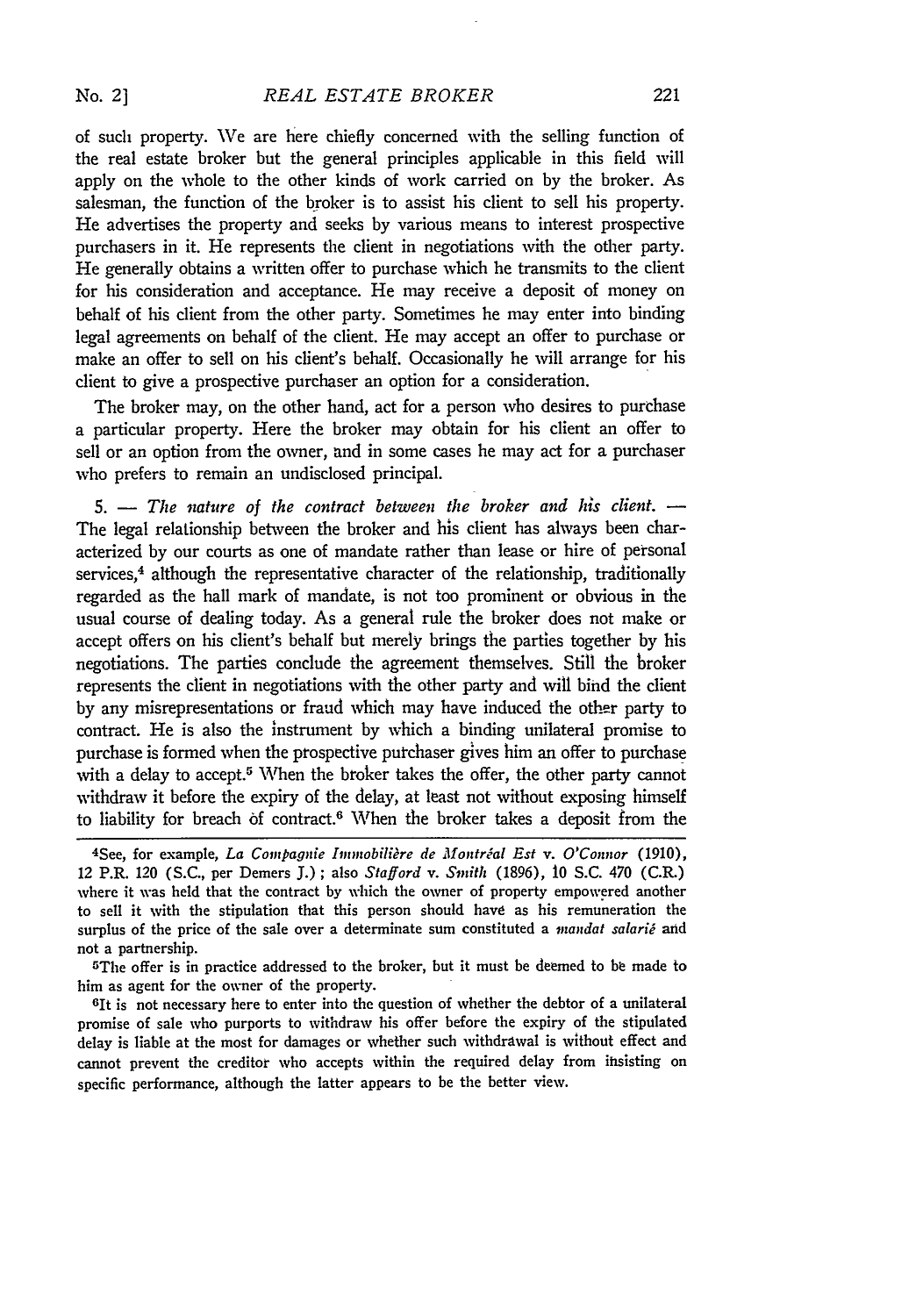prospective purchaser he does so as agent for the client.<sup>7</sup>

6. — The authority of the broker to bind his client. — It is characteristic of mandate that it vests certain specific authority in the mandatary or agent to bind the mandator or principal towards third persons. This authority may be expressed or implied. **A** mandate given to members of a certain profession or calling carries with it certain implied powers which need not be specified. They are inferred from the nature of such profession or calling.<sup>8</sup> When a property owner or prospective purchaser of property gives a mandate to a real estate broker what does he expressly or impliedly authorize him to do?

The ordinary, or open, listing which says nothing specific as a general rule about the precise powers of the broker obviously gives him the right to offer the property for sale upon the specified terms, that is, to advertise it as being for sale upon these terms, and to invite offers to purchase. But does it confer the power to bind the client by making an offer to sell or accepting an offer to purchase on his behalf? In practice real estate brokers apparently do not regard themselves as having such authority by virtue of the open listing or even of the terms of an exclusive or co-operative listing agreement which states that the broker is given "authority to sell" the property of the client "for the price and under the terms and conditions mentioned below or at such other price and under such other terms and conditions as I may hereafter agree to." They would not as a general rule presume to exercise such powers without more explicit authorization. Such powers are not essential to the execution of their mandate. As will be seen, the broker is deemed to have fulfilled his mandate when he brings the parties into relation with one another, even though the agreement is made directly by the parties themselves. In practice a broker obtains an offer to purchase which is addressed to him but it is accepted by the client himself.

Certainly it is reasonable to assume that the client does not ordinarily intend that the broker should have power to bind him by acceptance of an offer to purchase. The implied powers of the broker are to be determined by reference to the usage or, practice in the field. And although the words "authority to sell" would admittedly on a strict interpretation include such power to bind the client, if we cannot invoke usage against such an interpretation on the ground that the expression is ambiguous, it would seem that in view of the well established practice or course of dealing there must be read into every listing a customary clause<sup>9</sup> that the broker is not to be deemed to have power to bind his client unless he has received explicit authority to do so.

This appears reasonable enough between broker and client, but one may question the reasonableness of applying such a customary clause against third

<sup>7</sup>See, for example, *Morin* v. *Turmel,* [1956] **Q.B. 173.**

**SArt.** 1705 C.C.

<sup>9</sup>Art. 1017 C.C.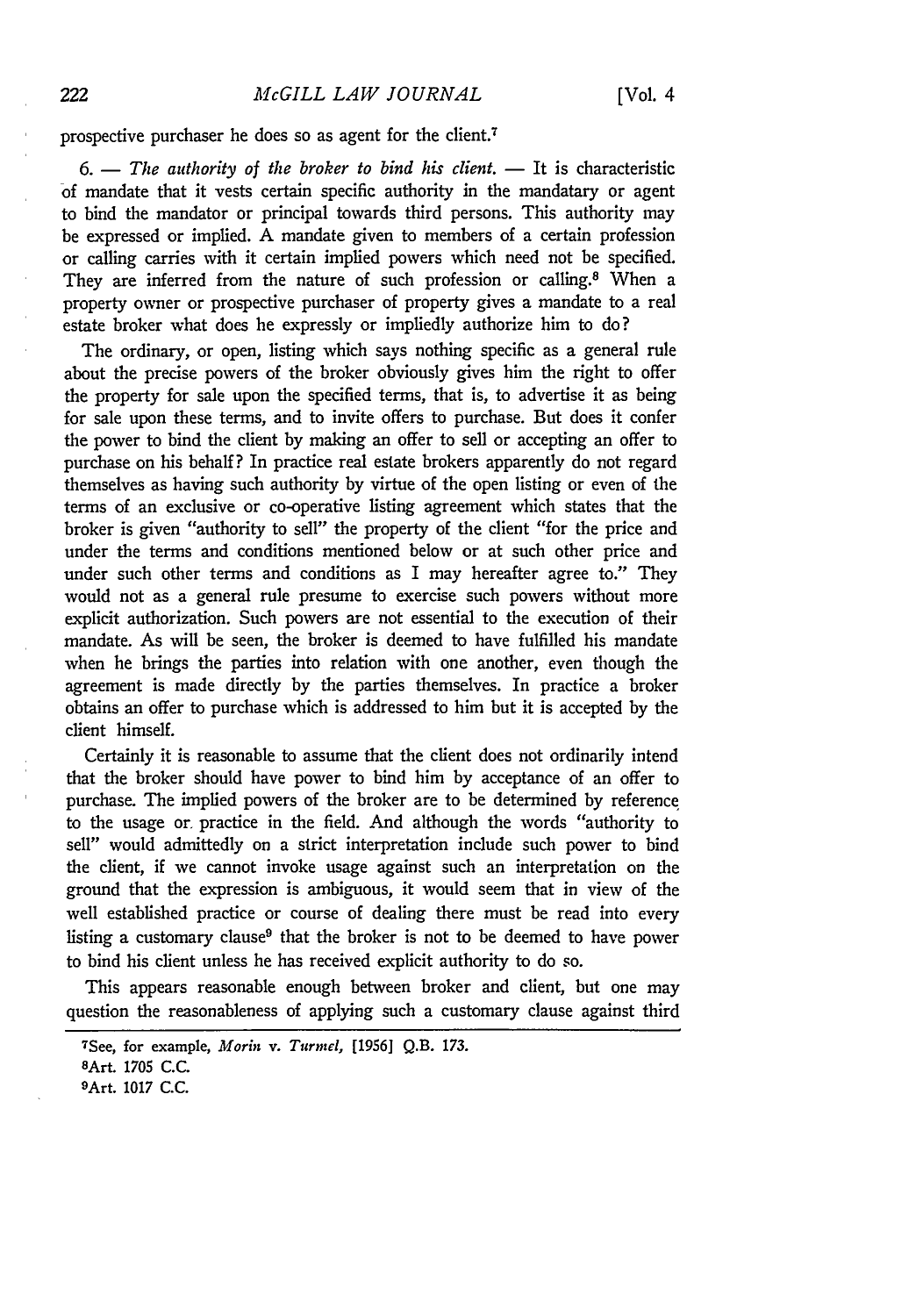persons and ask whether in so far as they are concerned the words "authority to sell" should not be deemed to disclose an apparent mandate to bind the principal. On the other hand, is the course of dealing not so well established that it must be presumed to be known by one who deals with a real estate broker? The question is a difficult one and shows a tension between law and practice. It would appear inconsistent to continue to characterize the relationship between the broker and client as one of mandate and to deny this representative character to it.

**A** broker may occasionally be asked to act for a client who wishes to acquire property, but desires to keep his identity secret until the terms have been settled.<sup>10</sup>

7. — The rule that an agent cannot be the buyer or seller of the property. — The Civil Code provides that "an agent employed to buy or sell a thing cannot be the buyer or seller of it on his own account."<sup>11</sup> The reason for this rule is that there would otherwise be a conflict between the agent's duty to the principal and his own interest as a buyer or seller, and the principal's interest would be liable to be sacrificed. But there is nothing to prevent the principal from agreeing that the agent should have the right to buy or sell the property for himself. In such a case the sale cannot be set aside. The combination of a mandate given to an agent to sell a property and a promise to sell it to the agent himself has been recognized as valid.<sup>12</sup> The mandate is subject to a resolutive condition. If the agent chooses to avail himself of the promise to sell and buys the property himself the mandate is extinguished.

Such would appear to be the legal situation created **by** certain types of "option" encountered in practice. The word "option" is often used loosely **by** real estate brokers to designate an exclusive mandate or listing,<sup>13</sup> but an option which contains an undertaking to pay a commission if the property is sold

"Art. 1706 C.C. See also art. 1484 C.C., providing that agents cannot become buyers, either for themselves or by parties interposed. This prohibition extends to officers of a company to whom a mandate to sell or buy has been given: *Smith v. Comtois,* [1927] S.C.R. 590, and would also affect the salesmen who carry it out.

12Ptaniol & Ripert, *op. cit.* vol. 11, nos. 1434(3), 1446, 1466. The fact that the French Code does not include an article corresponding to the Quebec article 1706 but only article 1596 which corresponds to the Quebec article 1484 would not appear to make the French doctrine on this question inapplicable in Quebec.

1 <sup>3</sup> See note 53, *infra.*

<sup>&</sup>lt;sup>10</sup>The broker may in such case obtain an option from the owner which may be accepted by a person designated **by** him, or he may make an offer to purchase. The broker who acts in his own name will **be** liable as a principal, 1716 C.C., unless he discloses his mandate and the identity of his mandator: *Doody v. Van Dyke* (1924), 37 K.B. **358.** *Quacre,* whether the broker avoids personal liability **by** stating that he makes the offer "on behalf of my client" or "as a duly authorized agent." In this case the transaction resembles the sale *sous réserve d'élire command: Dagenais v. The Modern Realty and Investment Company Limited* (1912), 41 S.C. 428, although the authors usually distinguish this from an ordinary case of mandate.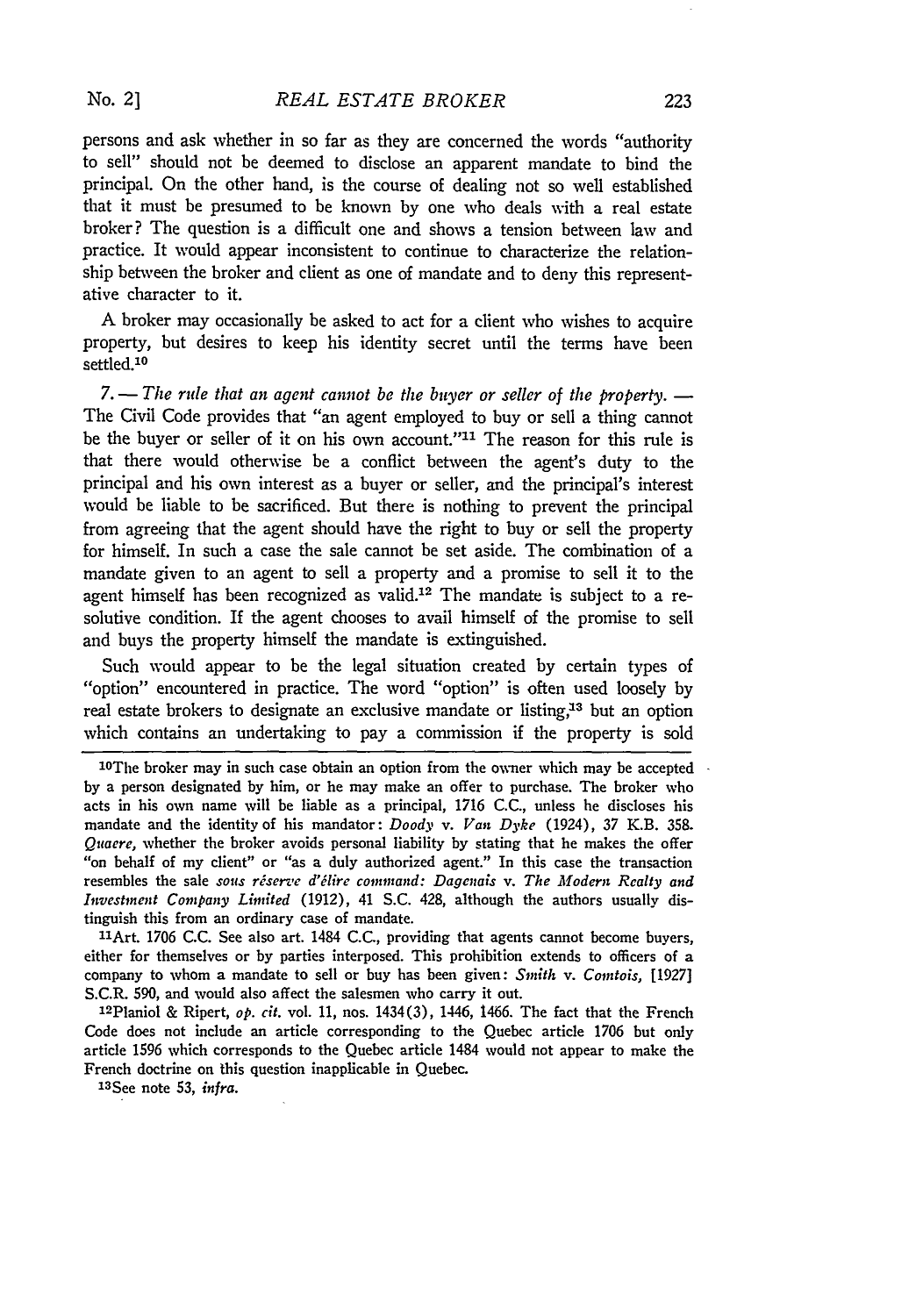may be both a promise to sell to the broker himself if he desires to buy within a certain delay and a mandate to the broker to sell the property to another, the broker having the right to allow someone else to accept the offer countained in the option. If the broker takes up the option himself, he is not as a general rule entitled to the commission since the mandate is extinguished.<sup>14</sup>

**8. -** *Formation of the contract between the broker and his client.* As with any other contract, the formation of the contract of mandate requires the consent of both parties. One person may think that he is acting for another but the other person may not have indicated a desire that he should do so. The reports contain many cases in which the courts have held that the broker did not have a mandate. The consent of both parties to the contract may be either express or implied. An express agreement may be written or verbal. (The problem of proof will be considered shortly.) Examples of express written agreements in practice are the standard exclusive and co-operative listing agreements which are signed **by** the owner.

The consent of the principal may be implied from certain acts. It has been held that when an owner gives a real estate broker the particulars of property which he wishes to sell, he impliedly gives the broker a mandate to sell the property and undertakes to pay the broker the usual commission if he is successful.<sup>15</sup> Thus the open listing, although not signed by the owner as a general rule,  $16$ creates an implied mandate. An exclusive mandate, however, will not be inferred from the mere fact that the owner states the price which he would be prepared to accept for the property and the commission he is prepared to pay.<sup>17</sup>

*14 Lecours v.* Dagenais (1915), 47 **S.C.** 1; Dominion Financial Corporation *v. Donaldson* (1927), 43 K.B. 387. **Cf.** Reddy *v. Rutherford* (1913), 43 S.C. 289; (1941), **23** K.B. 493. Could one argue that the owner who has stipulated a certain price on the assumption that he will have to pay a certain commission must **be** deemed to have agreed to what would amount to a reduction in the price should the agent buy the property himself? **Cf.** Bissonnette **J.** in *Abbott v. Desmarteaux,* [1957) Q.B. **378** at 382; ". **.** . cette commission, si elle 6tait 16gale, n'6tait pas autre chose qu'une diminution de prix. **.. ."**

1 5 Grigoire *v.* McMahon (1935), **73** S.C. **575** (Duranleau J.) ; Brouillet *v.* Lepage Limitie (1925), **38** K.B. 143; Handfield *v.* Binnette, [1947] **S.C.** 384 (Fortier **J.);** Lefebzre *v.* Blanchette, [1957] Q.B. 702. But presumably the owner must in such a case know that he is dealing with a real estate broker and not believe that he is giving information to a prospective purchaser or the representative of a prospective purchaser. **Cf.** Allard J. dissenting in Brouillet *v.* Lepage, supra. See also *Dubreuil v.* Laberge (1908), 14 R.L. n.s. 465 (C.R.), in which a right to any surplus which the agent could obtain over a stated price was inferred from the owner's letter to agent offering to sell him the property for a certain price without commission.

'6While the open listing is generally not signed by the owner, his acceptance of the buyer's offer to purchase usually contains his written agreement to pay the broker a commission of a specified percentage of the sale price.

*' 7 Mainaring v.* Crane (1902), 22 **S.C. 67,** holding that such a mandate requires a specific written contract or an equivalent admission of its existence from the owner.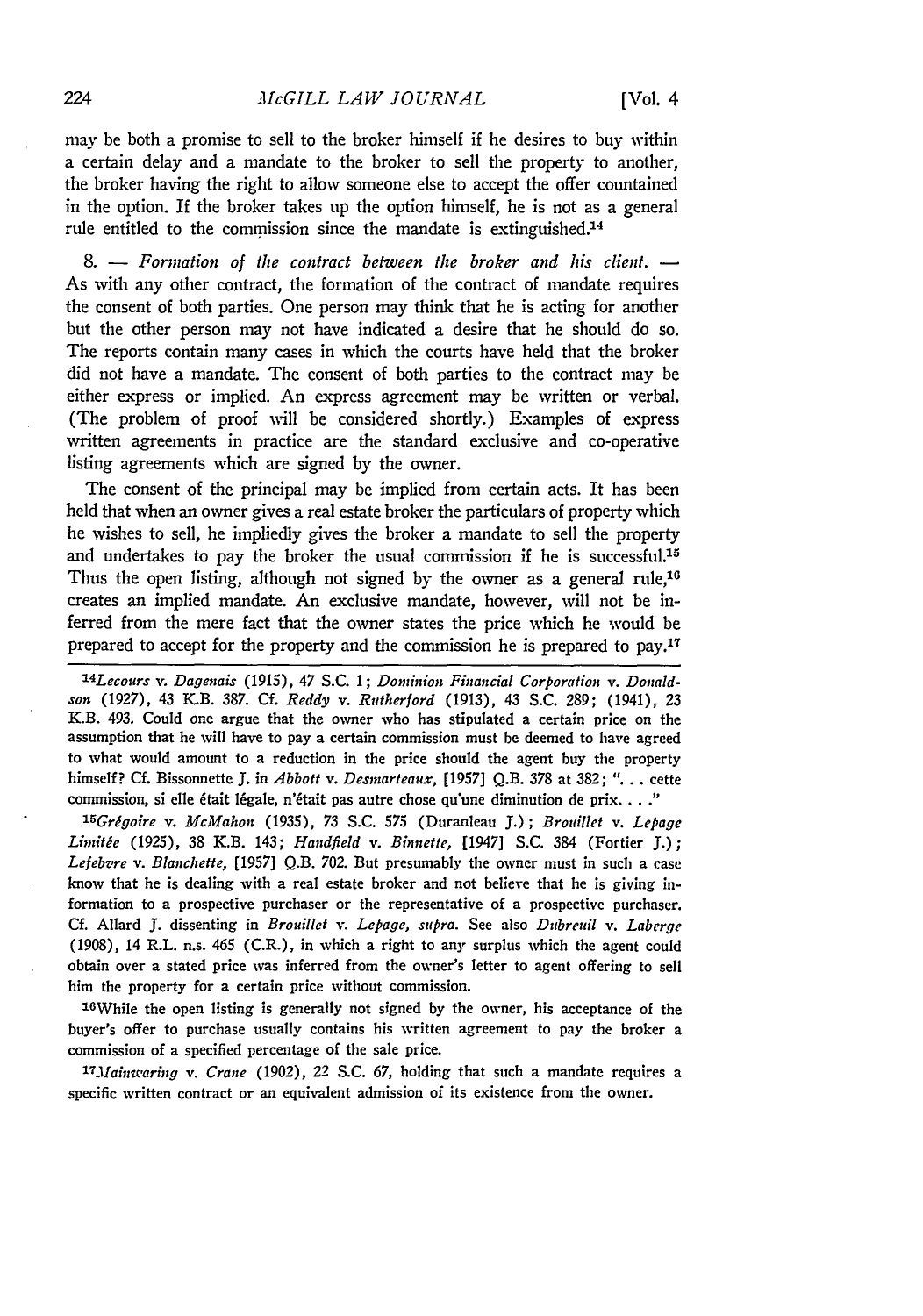When the broker's acceptance does not appear on the listing agreement.<sup>18</sup> it will be implied from the fact that he takes the written authority from the client and acts upon it.19

*9.* **-** *Proof of the mandate.* - The question of proof turns on the distinction between civil and commercial matters. In accordance with the traditional view that transactions involving immoveable property are civil in nature, the general rule concerning the mandate of the real estate broker is that it cannot be proved by testimony<sup>20</sup> unless there is a commencement of proof in writing.<sup>21</sup> But the sale of a business, even when it includes an immoveable property, is deemed to be commercial in nature,<sup>22</sup> and it has been held in several instances, some of which apparently involved an immoveable, that the mandate to sell a business may be proved by testimony.<sup>23</sup>

**10. -** *The duration of the mandate.* **-** A broker may be given a mandate to sell or purchase property without any stipulation of a delay, in which case the mandate remains in force until terminated by revocation or one of the other causes known to the law.24 The open listing is usually without a stipulated delay.

In the case of an exclusive or co-operative listing it is customary to stipulate a term for the authorization. The rules of the Montreal Real Estate Board provide that a co-operative listing shall be for a period of not less than forty-five days.

Sometimes it will be stated that the mandate will remain in force until written notice to the contrary. If there is both a specified term and the stipulation concerning notice, the mandate may be considered to continue automatically

18The agent or salesman usually signs as witness of the client's signature, but the broker's acceptance is not ordinarily written on the agreement. At least this is the case with the co-operative listing agreement.

19Art. 1701 C.C. See *Pouliot v. Lavoie,* [1952] R.L. 111, at 112 (Marquis J.). As to proof of acceptance see Letarte, Problèmes juridiques de l'agent d'immeubles, (1949) 9 R. du B. 105, at 109.

*20 Ernest Pitt & Co. v. Payne* (1925), 31 R.L. n.s. 308, 63 S.C. 522. *Langlois v. Berthlianme* (1913), 19 R.L. n.s. 367 (C.R.). Cf. *Dudemaine v. Pelletier* (1915), 47 S.C. 154, 19 R.L. n.s. 380, where it was held that an implied mandate to sell an immoveable constitutes a quasi-contract which can be proved by testimony.

2lAs to commencement of proof in writing in cases involving real estate brokers see *Clermont v. Howell* (1925), 38 K.B. 238; *Lemieux v. Morisset,* [1948] R.L. 559; *Leroux v. Leclerc,* [1952] K.B. 261; *Fluet v. Bechand,* [1952] K.B. 478; testimony will of course be admissible if there is an admission of the mandate. *Desalliers v. Franmount Development Company Limited,* [1957] S.C. 307; *Brousseau v. Rochon* (1916), 22 R.L. n.s. 458.

*22Massi v. McEvilla* (1895), 4 Q.B. 197.

*23 Pekolas v. Bloom* (1928), 34 R.L. n.s. 154 (S.C.) ; *Financial Trust Co. v. Steinman,* [1947] R.L. 171; *Handfield v. Binette,* [1947] S.C. 384; *Pouliot v. Lavoie,* [1952] R.L. 201. *Contra: Hamelin v. Hervieux,* [1947] S.C. 201.

2 4 Art. 1755 C.C.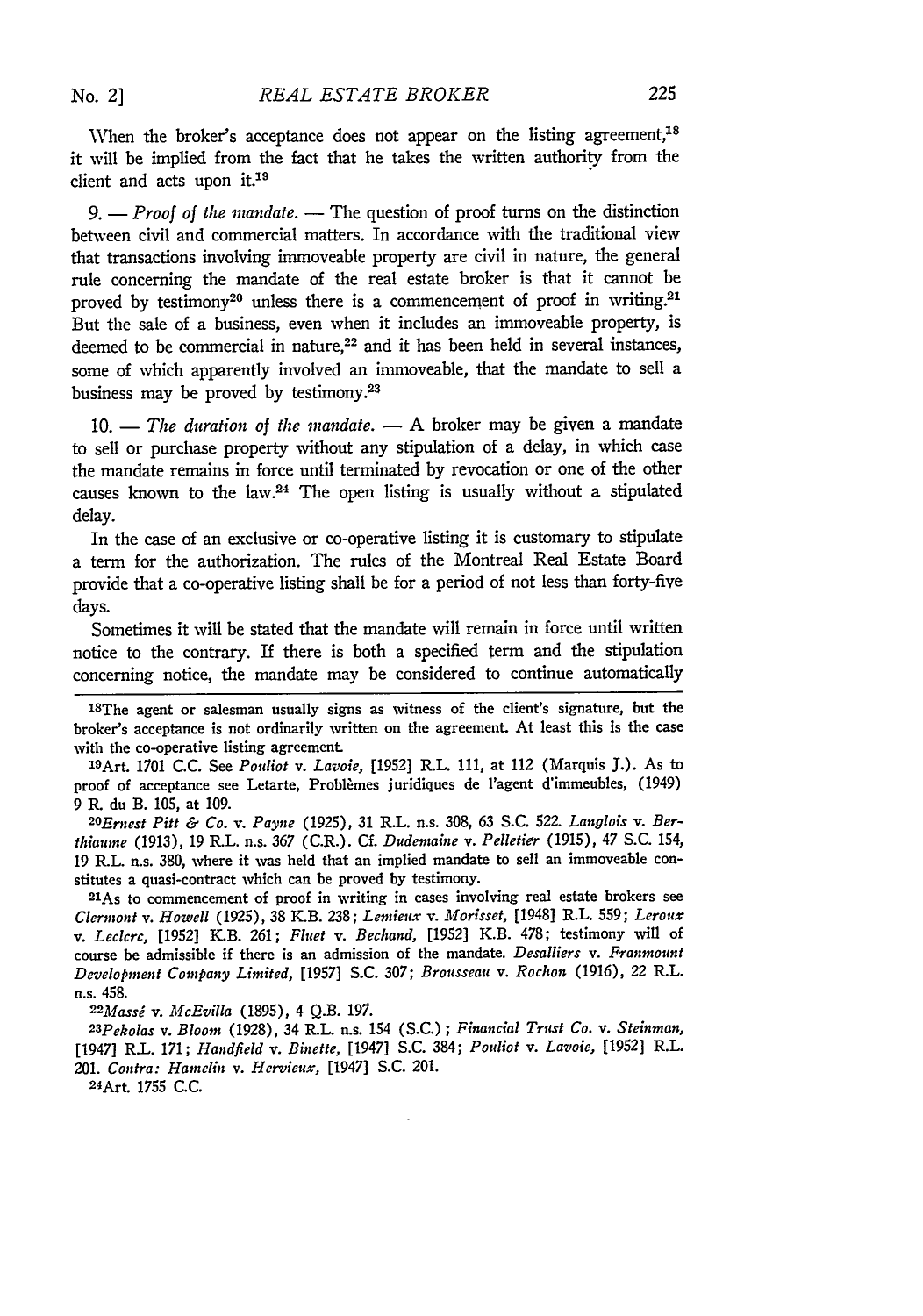after the expiry of the term until written notice to the contrary.<sup>25</sup> The agreement may stipulate that the 'option' is automatically renewable for another period of the same duration unless a written notice to the contrary is given so many days before expiry.<sup>26</sup> Such a stipulation, when it contains the words "avant la dernière échéance" in referring to the required notice, has been interpreted to mean that the authorization would be automatically renewed for successive periods of the same duration so long as the required notice was not given.27 Where, however, a printed clause in the authorization provided that the mandate would remain in force until revoked **by** written notice, but the principal had written by hand at the bottom of the contract that it would expire on a certain date, the latter clause prevailed.<sup>28</sup>

A mandate may be prolonged or renewed not only by virtue of an express stipulation providing for this upon failure to give written notice of termination within a certain delay, but it may be deemed to have been extended by the acts of the principal.<sup>29</sup>

11. — *Revocation of the mandate.* — The mandate given to the real estate broker, like any other mandate, $30$  can as a general rule be revoked by the principal at any time. But as in other cases,<sup>31</sup> if such revocation is carried out in an unfair and inopportune manner,<sup>32</sup> the broker will be entitled to claim any damages which he can prove to have suffered.<sup>33</sup> He cannot claim a commission unless he completed the work for which he is entitled to a commission before the revocation, 34 but on at least one occasion a broker has been awarded a quantum meruit for his services up to the time of revocation.<sup>35</sup>

*25 Brunet v. Caron* (1915), 47 S.C. 244 (C.R.) ; *Leclerc v. Fissiault* (1914), 45 S.C. 182; *Huot v. Thiriault,* [1954] S.C. 145; *Ligarg v. Au Pierrot Gourmet Ltie,* [1948] S.C. 441; *Pouliot v. Lavoie,* [1952] R.L. **111. <sup>26</sup>**

**E.g.** *Verdun Realties v. Lajoie,* [1952] S.C. 145. <sup>2</sup> <sup>7</sup>

Demers *v. Chauvin,* [1952] S.C. 145. <sup>28</sup>

Rodier *v. Meehan & The House* of Brourne *Ltd.* (1915), 48 S.C. 397 (C.R.). *<sup>29</sup>*

*Sideleau v.* Church, [1956] Q.B. 535; *Parent v. Mendelsohn* (1918), 27 K.B. 226. Cf. *Donovan v. Hyde* (1909), 18 K.B. 310.

3OArt. 1756 C.C.

S1See *Tupper Plastics & Chemicals Ltd. v. Ronald Parties Ltd.,* [1955] R.L. 115, at 125, for a recent statement of the law.

<sup>32</sup> These are the words used by Anglin C.J. in *Rodovsky v. California Assorted Raisin Co.,* [1926] 2 D.L.R. 481, at 482. (The French expression generally used is "intempestivement et d'une manière abusive".)<br><sup>33</sup>These would presumably include his disbursements, *Pothier v. St. Germain* (1935),

41 R.L. n.s. 1, but, *semble,* he will only be entitled to damages if he can show that he had found a prospective purchaser, Caron *v. Couture,* (1918), 24 R.L. n.s. 44 (S.C.), or had taken steps to do so, *Blondin v. Duff* (1892), 1 S.C. 256. (C.R.) **Cf.** note 54, *infra,* as to exclusive mandate.

*34 Laliberti v. Gilbert* (1940), 78 **S.C.** 452, 46 R.L. n.s. 240. In *Pruneau v. Flood* (1917), 55 S.C. 106, although the sale took place after revocation the agent was held to be entitled to his commission since he had performed the essential work before revocation.

*35 Allard v. Meunier* (1914), 46 S.C. 193. **Cf.** *Dupuis v. Lipine* (1934), *72* S.C. 120, where *quantum meruit* was denied because no proof had been made of the value of the services.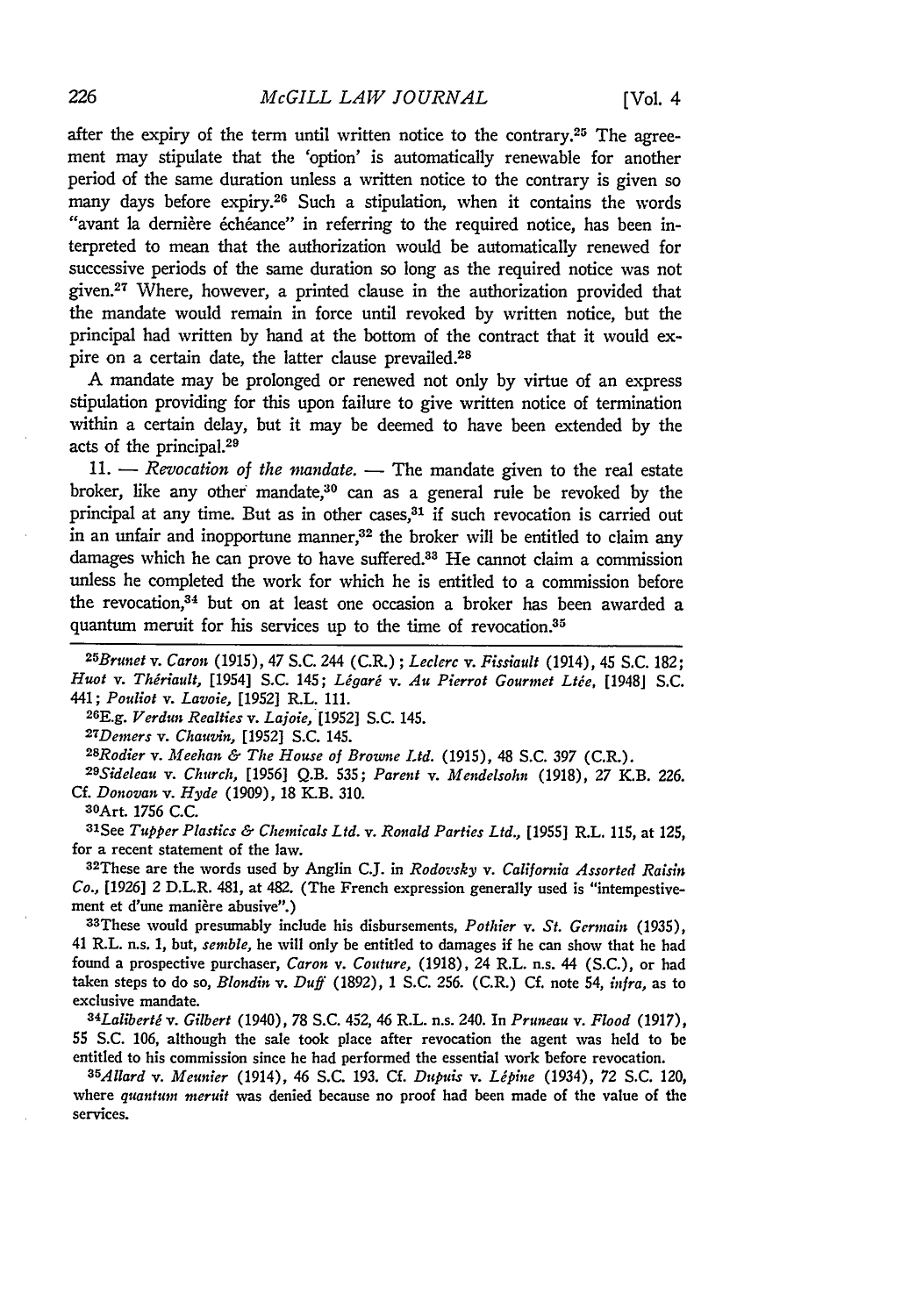A mandate may in certain circumstances be held to be irrevocable, not merely in the sense that its revocation will give rise to damages, but that it is deemed to remain in force notwithstanding the purported revocation.<sup>36</sup> Such is the case where the mandator renounces his right of revocation or the mandate is essential to the execution of another contract. It would not appear that the mere stipulation of a delay as in the case of an exclusive listing makes the mandate irrevocable, $37$  although the particular terms of an exclusive mandate may lead the court to conclude that the principal has renounced his right to revoke for the specified term.38 In any event the revocation of an exclusive mandate during the specified term is clearly one which gives rise to a claim for damages.

No special formality is apparently required to effect a revocation of the mandate so long as the broker can be shown to have had knowledge of the principal's loss of confidence or desire to revoke,<sup>39</sup> but it has been held that where the written notice provided for by the terms of the listing has been sent by non-registered letter the principal must prove that the broker received it in time.<sup>40</sup>

### III. WHEN **THE** BROKER IS ENTITLED TO A COMMISSION

12. - *The necessity of a mandate*. - The broker who takes an action for a commission must allege and prove the formation of a contract of mandate between himself and the defendant. **A** broker is not entitled to a commission, as such, merely because he brought the seller and purchaser into contact if he never received a mandate to do so.<sup>41</sup> The broker may fail to establish a mandate, either because the defendant never did in fact agree to one (or at least did not authorize the particular act for which the broker claims a commission) 42 or because the broker is unable to prove that he did. Then again the mandate may be invalid or null.<sup>43</sup>

of which they have no knowledge (art **1758** C.C.). *<sup>40</sup>*

*Demers v. Chauvin,* [1952] S.C. 145.

*41Plunzzmer v. Gillespie* (1896), 10 S.C. 243. (Archibald J.) ; *Bergeron v. Passau,* [1952] K.B. 415.

42 E.g. *Messier v. Chencry & Barnard* (1915), 21 R.L. n.s. 73 (C.R.) where it was held that the authority given to an agent to sell certain subdivisions of a lot for an agreed price did not authorize him to sell other subdivisions of the same lot, and *Desrochers v. Marianli,* [1947] S.C. 167, where it was held that a mandate given to an agent to obtain a loan from one company did not authorize him to obtain a loan from another one. <sup>43</sup>

E.g. *Gershevich v. Greenberg & Millinan,* [1957] S.C. 265, where it was held that a mandate given on a Sunday was illegal, null and void **by** virtue of the *Lord's Day Act.*

<sup>36</sup>See Planiol & Ripert, *op. cit.,* vol. 11, no. 1492. *<sup>3</sup> 7Cyr* v. *Lecours* (1915), 47 S.C. 86 (Robidoux J.), The issue, of course, is whether the broker can sue for his commission or has only an action in damages. *<sup>3</sup>*

*aBrown v. Schwartz,* [1955] S.C. 354 (Ralston J.), where the mandate was "to remain in force for a minimum of thirty days and continue thereafter until revoked. . . ."<br><sup>39</sup>Cyr v. Lecours (1915), 47 S.C. 86. Third parties will not be affected by a revocation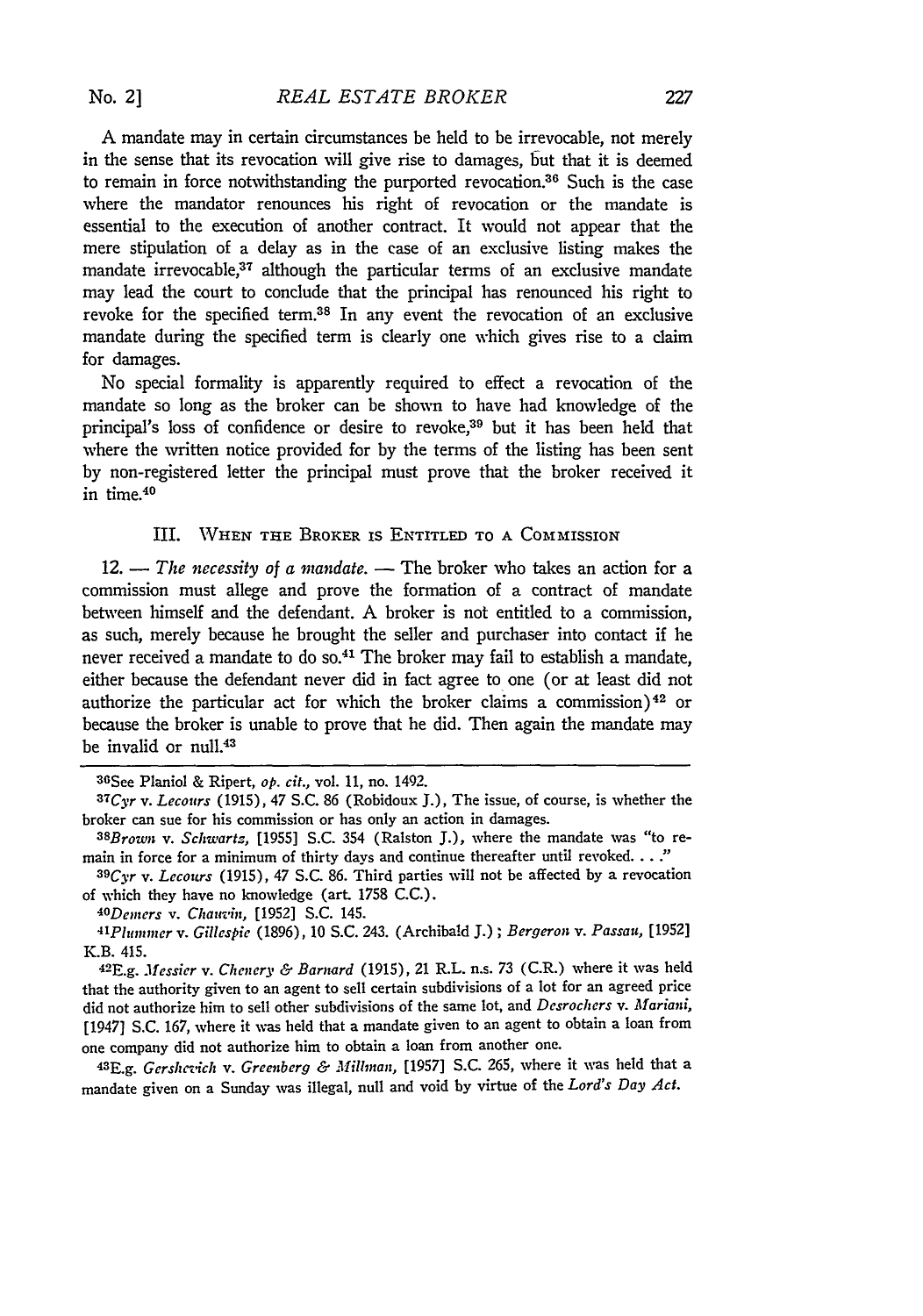Sometimes a broker acting for either the purchaser<sup>44</sup> or the owner<sup>45</sup> will claim a commission from the other party when he has never received a mandate from the latter. In such cases the normal presumption against a double mandate operates against the broker who must establish not only the existence of the second mandate but its validity in the particular circumstances.<sup>46</sup>

An agent who obtains an option or promise of sale in his own name or buys the property in his own name for resale to a third party without disclosing that he is a real estate agent will generally be held not to have obtained a mandate from the owner, $47$  even though the sale is eventually made to a buyer presented by the agent.<sup>48</sup>

When an agent has introduced the parties to one another and has been the effective cause of the sale, but has not received a mandate from the party from whom he seeks payment, the courts have indicated that although he cannot sue for a commission based on a mandate he may be able to recover in such a case on some other basis, such as quantum meruit<sup>49</sup> or unjustified enrichment,<sup>50</sup> if his action is properly framed for that purpose.

13. - *The terms of the agreement between the client and the broker.* -The broker's right to a commission will depend first of all upon the general nature of his mandate, that is, whether it is an exclusive or non-exclusive one, as well as upon the specific terms in which the agreement to pay a commission is couched.

#### a) *The ordinary or non-exchsive mandate.*

The open listing or non-exclusive mandate is given by an owner who wishes to list the property with more than one broker or to have the right to find a purchaser himself without the obligation to pay a commission to the broker with whom he has listed the property. Although the owner's acceptance of an offer to purchase which has been obtained by the broker usually contains a written agreement to pay the broker a specified commission, the open listing as such is generally not evidenced by a written document signed by the owner. It is implied, however, that the broker will be entitled to a commission if he has been the effective cause of the sale. Just how much he must con-

*45Brown v. Gault* (1901), 19 S.C. **523;** *Stampfl v. Rolland,* [1956] Q.B. 440.

46The validity of the double mandate is considered at the end of this article.

*47 Besner v. Livesque* (1912), 8 D.L.R. 494 (C.R.), 19 R. de J. 60; *Reddy v. Rutherford* (1913), 43 S.C., (1914), 23 K.B. 493.

*48 Pesant v. Garrett* (1915), 24 K.B. **335;** *Patenaude v. Hamel* (1923), **35** K.B. **333.** *49 Bergeron v. Passau,* [1952] Q.B. 415; *Hamelin v. Hervieux,* [1947] S.C. 201; *Dudenaine v. Pelletier* (1913), 19 R.L. n.s. 380; *Lavbnodikre v. Garbpy* (1917), 51 S.C. 471 (C.R.). Strictly speaking it would seem that *quantum meruit* should lie where there is a contract, an action *de in rem verso* where there is no contract.

5OZaid v. *Delicato* (1894), 6 S.C. 219.

*<sup>44</sup> Lemieux v. Ecclsiastiques du Siminaire de St-Sulpice* (1912), 18 R.L. n.s. 434, 8 D.L.R. 639; *Cardin v. L'Archevque,* [1947] R.L. 157; *Bergeron v. Passau,* [1952] Q.B. 415.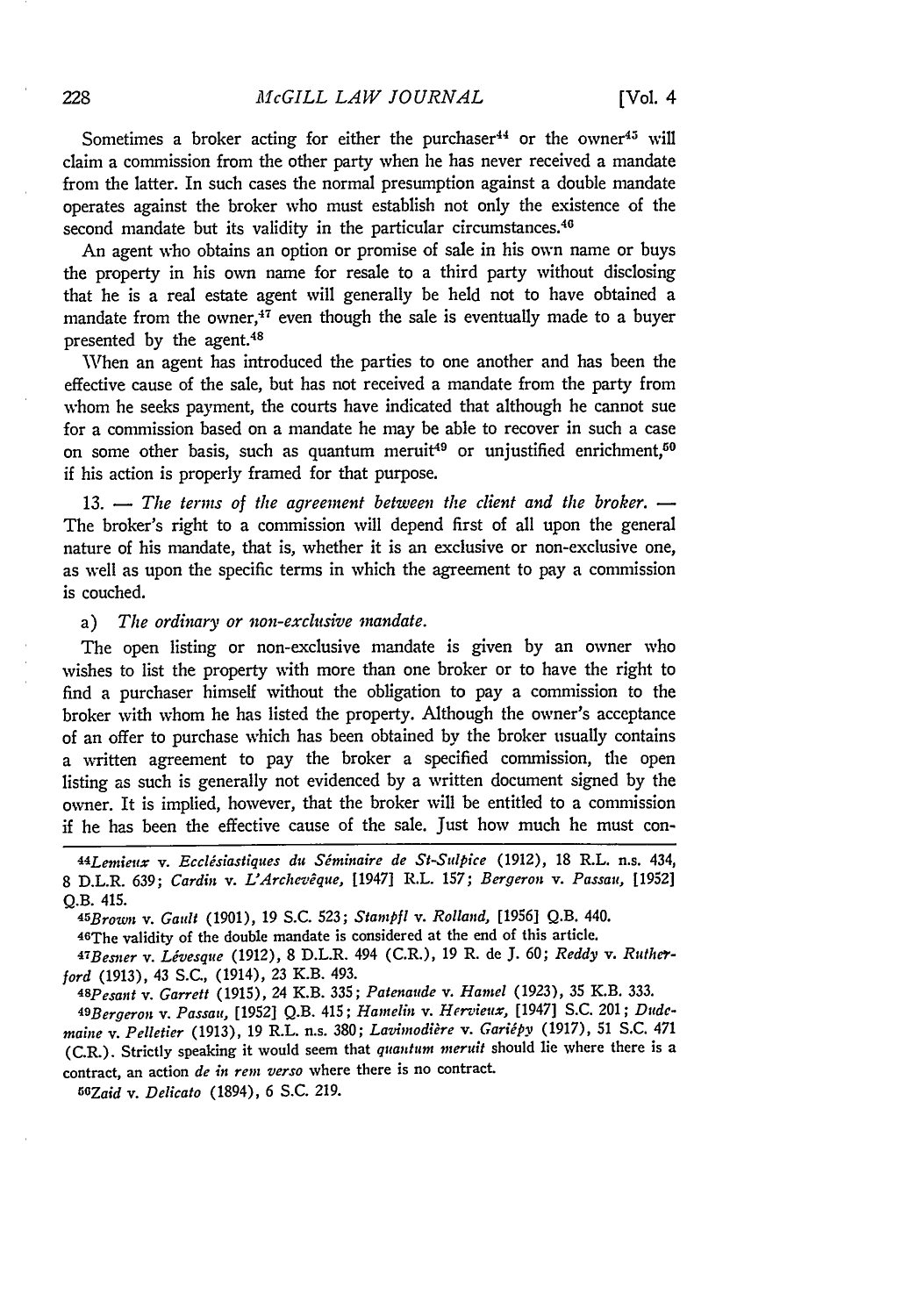formal deed of sale be signed will be considered shortly.

**b)** *The exclusive listing.*

An exclusive listing or mandate (of which the co-operative listing is a special type) gives one broker the sole and exclusive authority to sell during a specified term, or if no term be stipulated, until termination of the mandate **by** notice. An exclusive mandate is customarily conferred **by** the use of the term "exclusive", but it may be sufficiently indicated **by** other language. It will not, as we have seen, be inferred from the fact that an owner informs the broker that he would be prepared to accept a certain price for his property and to pay a certain commission.<sup>51</sup> But it would appear that an exclusive mandate will be inferred from the stipulation of a delay or term for the authority to sell.<sup>52</sup> The word 'option' is often used in practice to designate an exclusive mandate.<sup>53</sup>

When a broker has received an exclusive mandate he will be entitled to a commission if the property is sold while his mandate remains in force even if the sale has not been brought about **by** his efforts but has been effected **by** the owner himself or **by** the intervention of another broker.54 Unless a listing agreement stipulates otherwise, it would appear that the seller and purchaser must at least come to agreement if not sign a deed of sale during the period

*53 Gossack v. Caplan,* **[1956] Q.B. 750,** at 754; *Lussier v. Cloutier,* **[1950] S.C. 177;** *L gar v. Au Pierrot Gourmet Lte,* [1948] **S.C.** 441; *Jacques v. Beauchesne,* **[1953] Q.B.** 142, at 143.

*54 Gratton v. Pilon,* **[1951] S.C. 59;** *Wilder-Berminghain Realty Co. v. Lidis,* **[1951] S.C.** 421; *Demers v. Chauvin,* **[1952] S.C.** 145; *Blain v. Roy,* **[1952] S.C. 327;** *Barne- ,ille v. Thiffault,* **[1953] S.C. 355;** *Huot v. Thriault,* [1954] **S.C. 251;** *Malo v. Perrault,* **[1955]** R.L. **65;** *Gelfenstebt v. Sosna,* **[1956] S.C.** *377.* But cf. *Pouliot v. Lavoie,* **[1952]** R.L. **111,** per Marquis **J.,** where the broker was given "le droit exclusif de vente", the owner agreeing to pay the commission if the broker found a purchaser or the owner sold the property himself during the term of the mandate. The property was sold **by** the owner himself while the mandate was still in force but the broker's action for a commission **was** dismissed on the ground that he had not fulfilled his mandate; not only had he done nothing whatever to carry out his mandate but had even made efforts to discourage the sale which actually took place. It is difficult, however, to determine precisely what the case can be said to stand for as a general proposition of law since the **court** appears to have applied the test for the non-exclusive mandate and not to have discussed the exclusive mandate as such. It was said that an agreement to pay a broker a commission although he did nothing to fulfill his mandate would be null and void, either as illegal gift or as a mandate without consideration. See also *Dufour v. Vasseur* **(1925), 31** R.L. n.s. 241 **(S.C.),** where it was held that the owner of an immoveable who gave a broker an "option exclusive" for a fixed delay but sold the property himself during the delay was not obliged to pay the established commission since the broker had not offered or found a purchaser within the period of his option and would, therefore, not have sold the property even if the owner had not done so himself.

**<sup>51</sup> See** note **(17),** *supra. <sup>52</sup>*

*Gohier v. Villeneuve* (1894), **6 S.C. 219;** *Carle v. Parent* **(1889)** M.L.R., **5 Q.B.** 451; *Brunet v. Caron* **(1915),** 47 **S.C.** 244 (C.R.) *; Allard v. Meunier* (1914), 46 **S.C. 193.** The client may, of course, reserve the right to sell himself.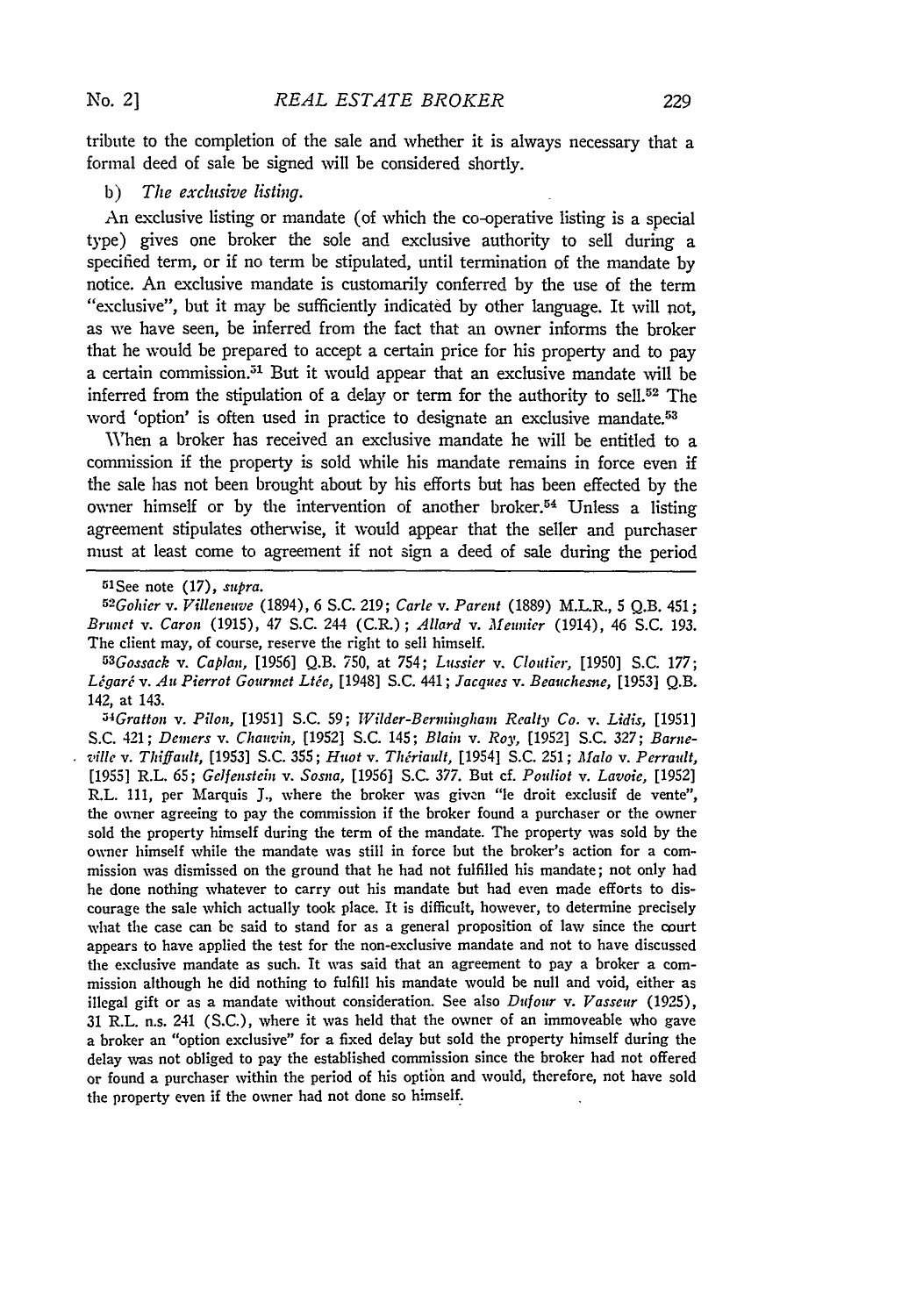of the exclusive mandate.<sup>55</sup> The listing agreement will often provide, however, that the broker will in certain circumstances be entitled to his commission although the property is sold after his mandate has expired. The co-operative listing agreement of the Montreal Real Estate Board, for example, stipulates that the owner will pay the commission "If the property is sold on or before the day above mentioned [the day on which the mandate expires] or sold after that date to a person who has made an offer (or to whose attention the property has been brought) during the period of this agreement . . . whether or not the sale is arranged through your agency."<sup>36</sup> An identical or similar clause is found in the exclusive listing agreements of most brokers.

## c) *The terms of the sale.*

The listing authorizes the broker to sell the property for a certain price and upon certain terms and conditions. The owner may add "or at such other price and under such other terms and conditions as I may hereafter agree to." The latter words are to protect the broker in the event that the owner eventually accepts a lower price or different conditions than those which he originally stipulated. The price and the terms and conditions specified in the listing must be considered from two points of view: the broker's right to offer the property for sale and his right to a commission. He may be liable in damages to the owner if he offers the property upon terms and conditions not agreed to **by** the owner, and he may only be entitled to his commission if the property is sold for a certain price or upon certain terms and conditions.

In considering the general rules which apply to the second of these points in the absence of an explicit agreement, it is necessary to distinguish the agreement to pay a commission which consists of a certain percentage of the sale price from the agreement to pay the broker any difference between the price stipulated **by** the owner and the price obtained **by** the broker.5 (Where the

55 Légaré v. Au Pierrot Gourmet Ltée, [1948] S.C. 441, (Campbell J.); Cf. Gossack v. *Caplan,* [1956] **Q.B.** 750 per. McDougall **J.** at 754: "During that period plaintiff is required to find and present to the principal (defendant) a buyer who is willing to pay a price acceptable to the principal."; also cases cited in *Leclerc v. Fissiadult* (1914), 45 **S.C.** 182, at 189-190, holding that the broker is entitled to his commission on a sale after the expiration **of** his exclusive mandate to a purchaser introduced **by** him before its expiration, and *Massicotte v. Lavoie* (1911), 40 S.C. 258 (C.R.).

 $56$ It would appear to be clear from this clause that the offer need not have been obtained **by** the broker nor the property brought to the purchaser's attention **by** him. But compare *De Rosa v. McBain,* **[1957]** Q.B. 656, where the exclusive mandate stipulated that the broker would be entitled to his commission if the property was sold after the expiry of his mandate to persons *solicited* during the mandate. The court held that when the mandate terminated the agent could not claim a commission unless he had been the effective cause of a subsequent sale. In this case he was denied a commission on a sale of the property to the *prite-nora* of a person to whom he had sent a circular letter offering the property for sale but who had not replied to or followed up the letter in any way.

E.g. *Petit v. Lussier* (1914), 46 S.C. 195; *Simard v. Dubord* (1916), 26 K.B. **81;** *Lussier v. Cloutier,* [1950] **S.C.** 177; *Ltourndau v. Martineau.* [1955] **Q.B.** 862; *Trent-*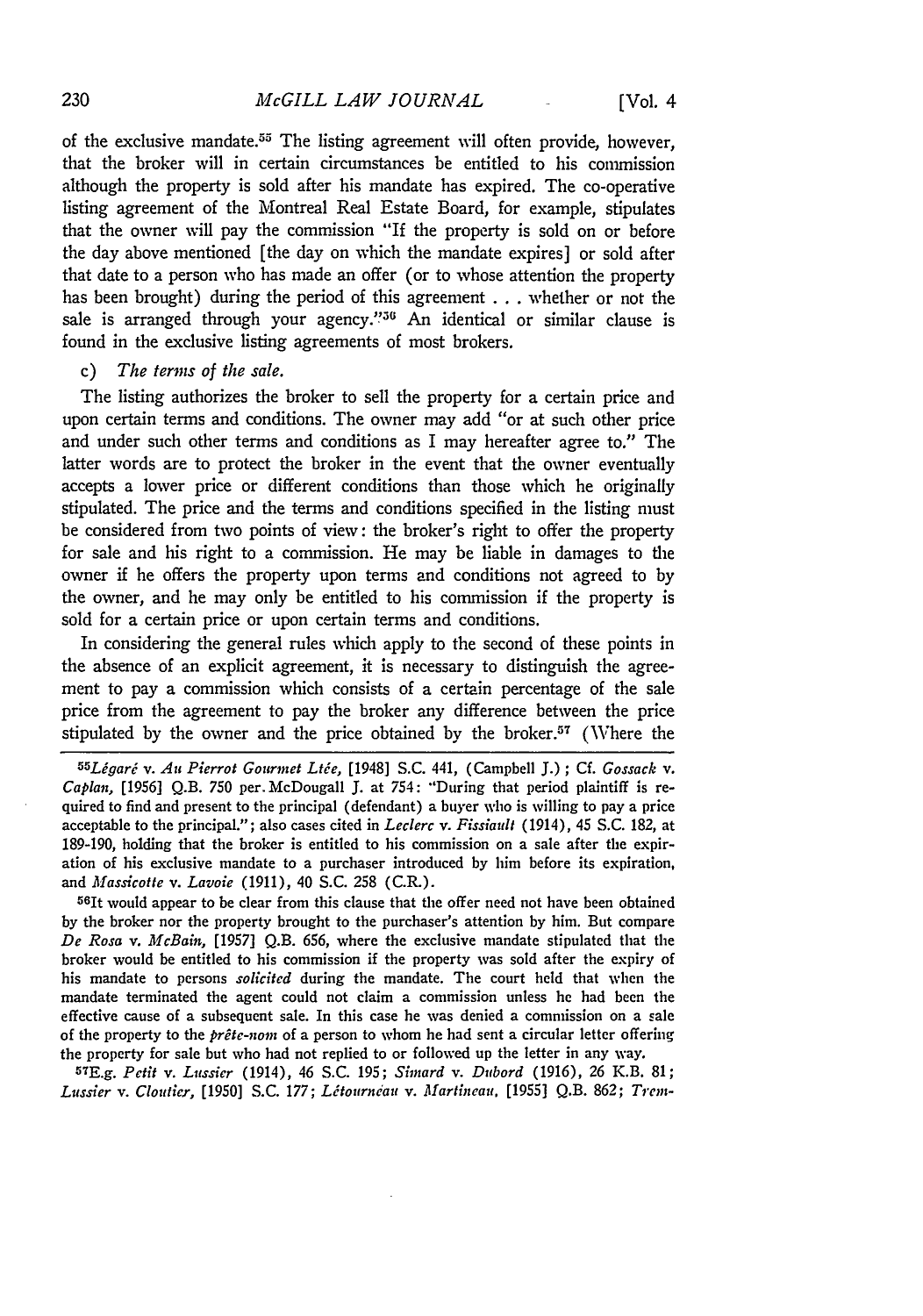broker is acting for the purchaser the difference will represent not ah increase but a reduction in the price stipulated by the owner.)<sup>58</sup> In the latter case the broker is clearly not entitled to any commission if he does not succeed in obtaining any increase or reduction, as the case may be, in the selling price.

When the commission is to be a certain percentage of the selling price, the fact that the owner sells the property at a lower price than that which he originally asked the broker to obtain for him will not ordinarily deprive the broker of his commission if he was the effective cause of the sale.59 But it may result from the terms of the agreement between the owner and broker that a sale at a particular price is a condition of the obligation to pay a commission, in which case the broker is not entitled to any commission if the property is sold for less than the agreed price.<sup>60</sup> When a broker has agreed to pay a special commission, higher than the normal one, if the broker sells the property for a specified price, it has been held that while the broker cannot claim the special commission if the property is sold on different terms than those specified he is entitled to the ordinary commission established by usage.<sup>61</sup>

14. - *Effective cause of the sale*. - To be entitled to his commission the broker who has an ordinary or non-exclusive mandate must show that he was the effective, or as it is sometimes called, "efficient" cause of the sale. "The agent who brings his principal into relation with the actual purchaser is the effective cause of the sale",<sup>62</sup> even though the sale itself is arranged

*blay v. Martel,* [1956] **Q.B.** 348; *Laurentide Realties Co. Ltd. v. Celestino,* [1957] Q.B. *694; Dequoy v. Drolet* (1926), 40 K.B. 213. In *Dubrenil v. Laberge* (1908), 14 R.L. n.s. 465 (C.R.) such an agreement was inferred from the owner's letter to an agent agreeing to sell him a property for a certain price without commission, See also *Reddy v. Rutherford,* note 14, *supra.*

*58 Cf. Labrecque v. Dombroski* (1916), 49 S.C. 289 where it was held that the broker retained by a purchaser to buy an immoveable cannot with a view to increasing his commission make his principal pay a higher price than that which was asked by the seller.

*59 Burchell v. Gowtrie and Blockhouse Collieries Limited,* [1910] **A.C.** 614; *Montreal Agencies Ltd. v.Kinpton,* [1927] S.C.R. 598: *Toucherte v. Godin,* [1947] S.C. 147; *Jacques v. Beauchesne,* [1953] QB. 142; *Joseph v. Hendy,* [1955] R.L. 109. Presumably the same rule would apply to an exclusive mandate if the owner agreed to a sale upon different terms during the period of the mandate.

*GOSchleifer v. Kaufman* (1915), 47 S.C. 145 (C.R.) revg 45 S.C. 536; *MacKenzie v. Piché & Baby* (1914), 20 R.L. n.s. 32 (C.R.); *Jacques v. Léonard* (1915), 47 S.C. 344. Also held in this case that the named woman separate as to property cannot authorize an agent to sell her property and agree to pay him a commission without a written authorization from her husband.

*61 Laugelier v. Roy* (1916), 22 R.L. n.s. 123. *Baikie v. Latourelle* (1915), 24 K.B. 171 where a lower rate of interest was agreed to and *Bousquet v. Mignault* (1915), 48 S.C. (C.R.) where, land having been given to an agent to sell by subdivision, it was held that the agent was entitled to the commission established by usage when the owners through his efforts sold the land *en bloc.*

*<sup>62</sup> M1ontreal Agencies Ltd. v. Kimpton, [1927]* S.C.R. **598** per Rinfret J. (as he then was), at 601, citing *Burchell v. Gowric and Blockhouse Collieries Limitcd,* [1910] A.C.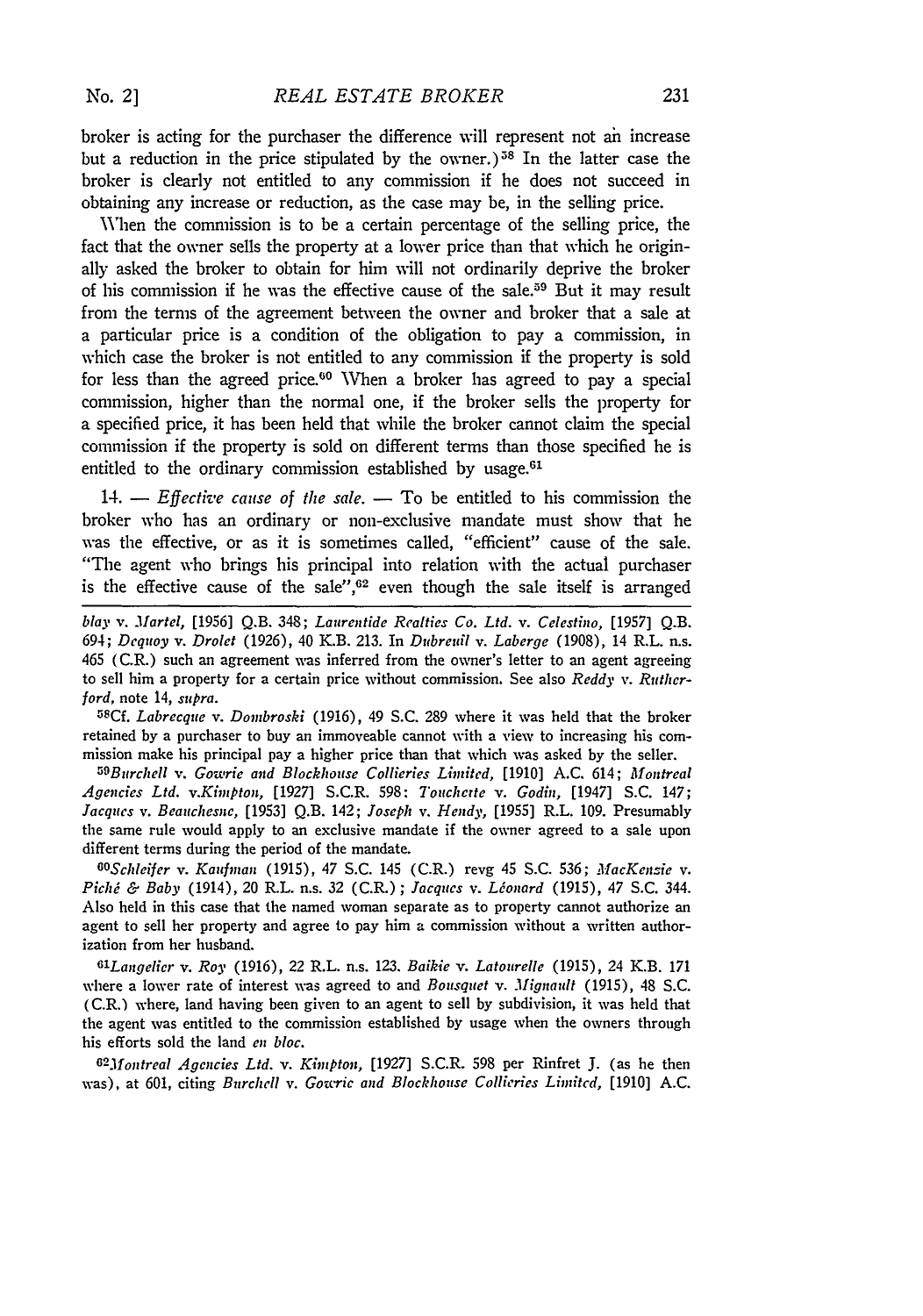directly by the principal, either with the broker's knowledge<sup>63</sup> or behind his back. $64$  The principal will not be allowed to deprive the broker of his commission by arranging the purchase through an intermediary.<sup>65</sup> The broker is entitled to his commission if he performs the work which constitutes the effective cause of the sale while his mandate remains in force, although the actual sale be made after its expiration.<sup>66</sup>

The cases are far from clear as to precisely what is meant by bringing the principal into relation with the actual purchaser. It is generally considered that the broker fulfils his mandate when he finds a person who is willing to buy the property upon terms acceptable to the principal and puts him into contact with the latter, $67$  although he may be required as part of his service to the principal to obtain a written offer to purchase from the prospective purchaser and to bring it to the principal for his acceptance. It is sometimes said that the broker must be the *causa* causans and not merely the *causa sine qua non* of the sale, $68$  but the application of this general formula often presents difficulties in practice, especially where more than one broker has had something to do with the transaction, which is often the case with an open listing. In finding the person who eventually becomes the purchaser and in being the means **by** which he comes into contact with the owner the broker may appear to have made the essential contribution to the sale, but **he** may only have been the *causa sine qua non* and not the *causa causans* if he did not

614, where it was said **by** Lord Atkinson for the Privy Council: **". . .** if an agent **. . .** brings a person into relation with his principal as an intending purchaser, the agent has done the most effective, and, possibly, the most laborious and expensive, part of his work, and that if the principal takes advantage of that work, and, behind the back of the agent and unknown to him, sells to the purchaser thus brought into touch with him on terms which the agent theretofore advised the principal not to accept, the agent's act may still well be the effective cause of the sale." The Supreme Court of Canada also applied the rule laid down in the *Burchell* case in *Stratton v. Vachon* (1910-11), 44 S.C.R. 395. See also *Budell v. Compton* (1922), 28 R.L. n.s. 474 (C.A.). Sometimes it has been said that the broker has been the effective cause if it was through his efforts that the purchaser became "interested" in the property. Lafrenière v. Goulet, [1952] S.C. 64; Dalling v. Brun, [19531 **S.C. 29.**

*63 Dagenais v. Dionne,* [1947] S.C. 352; *Duharnel v. Paquin,* [1949] K.B. 234.

*64 Burchell v. Gowrie; Montreal Agencies v. Kimpton, supra.; Joseph v. Hcndy,* [1955] R.L. 109 (Brossard J.).

*65 Lavut v. United 5c to \$1. Stores of Canada Ltd.* (1941), 79 S.C. 143. A broker who had obtained for a company a lease with an option to purchase was held to be entitled not only to his commission for obtaining the lease but to a further commission on the transfer of the property when the option was exercised. The client attempted unsuccessfully to avoid the necessity of paying this second commission by having the purchase made by a subsidiary company under its control.

*66Pruneau v. Flood* (1919), 55 S.C. 106 (C.R.).

67Cf. *Girouard v. Beaudoin Ltée* (1914), 46 S.C. 57 (C.R.).

*68 Ernest Pitt & Co. v. Payne & Co.* (1925), 31 R.L. n.s. 308; (1925), **63** S.C. **<sup>522</sup>** (Surveyer **J.)** ; *Financial Trust Co. v. Steinmian,* [1947] R.L. 171.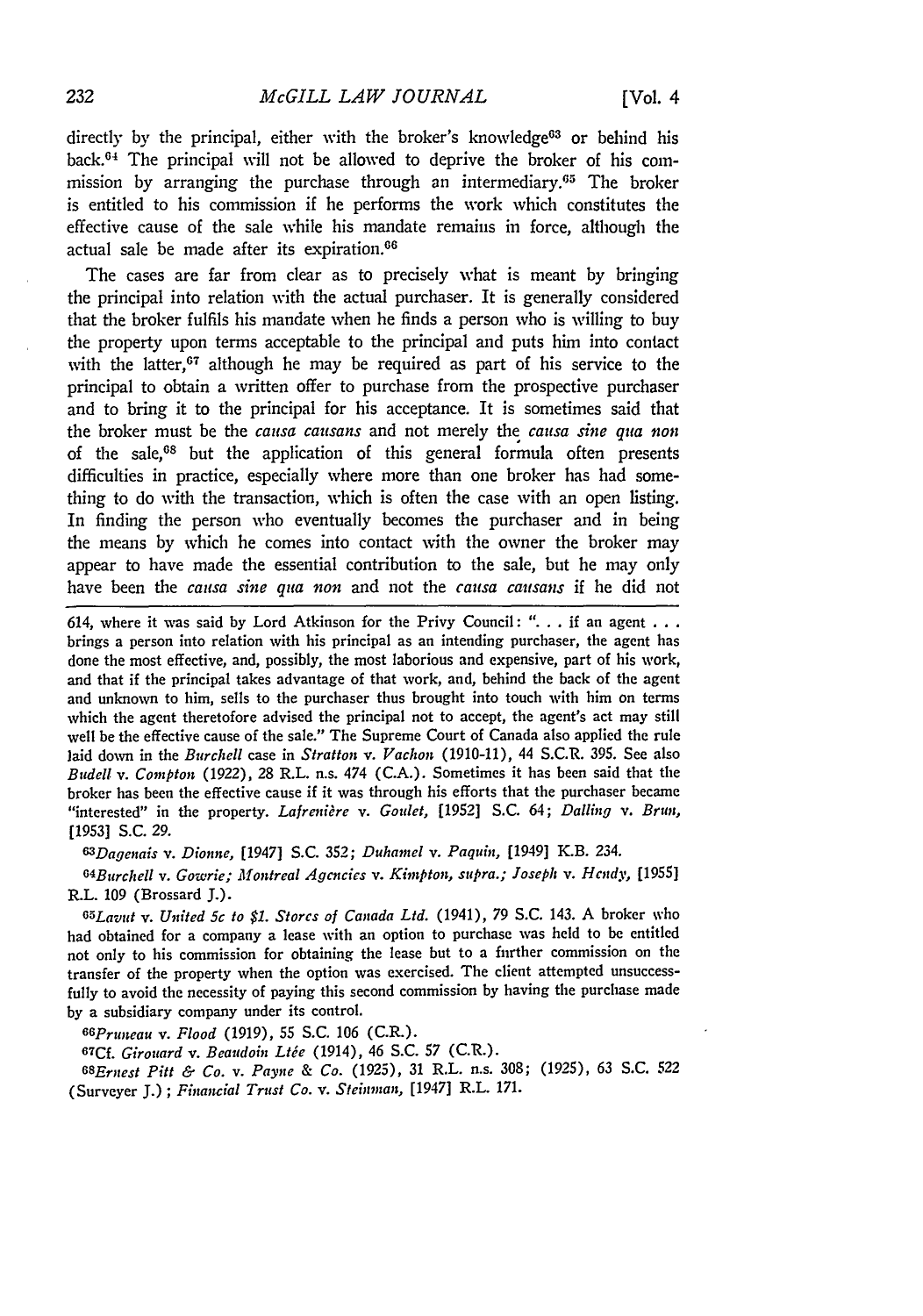conduct the negotiations which resulted in the agreement. True, the principal to whom a prospective purchaser has been introduced by a broker cannot deprive the broker of his right to a commission by negotiating directly with the prospective purchaser and concluding the agreement himself. In such a case, as we have seen, the broker will as a general rule be entitled to his commission even though the sale be made for a lower price than that which the broker was originally asked to obtain. But here the principal is liable for the commission because he prevented the broker from bringing about the agreement himself. A broker may be denied a commission even though he was the person who originally interested the purchaser in the property or introduced him to the owner, if the negotiations broke down<sup>69</sup> or were abandon $ed^{70}$  by him during the period of his mandate and were successfully resumed by the owner or another broker acting for him. The lapse of time between the broker's introduction of the purchaser and the actual sale should not be the decisive factor, but the sale must have resulted directly from his efforts.

Two cases in recent years illustrate the difficulty confronting the courts when one broker is the means by which the purchaser becomes interested in the property or comes to the attention of the principal and another broker conducts the negotiations which are required to bring about an agreement. In the first case<sup> $71$ </sup> the plaintiff broker was the one who first interested the purchaser in the property and visited it with him, but for reasons which are not too clear (apparently it was because the plaintiff asked him for a deposit, although there is a suggestion that a lack of diligence on the plaintiff's part might have been a contributing factor) the purchaser refused to deal with him further. Another broker, with whom the defendant had listed the property, did what was necessary to effect the sale. The court held that although the plaintiff did not complete the sale, he had disclosed the name of the purchaser to the defendant and had been "the primary means of bringing about the relation of buyer and seller" between them since he had first interested the purchaser in the property and it was that interest "which resulted in the purchase by him." Having come to the conclusion that the plaintiff was entitled to some remuneration for his services, the court held that under the circumstances it would be reasonable to award him one half of the commission which had been paid by the defendant to the second broker. This was in the nature of a quantum meruit which the court admitted it had to fix "arbitrarily".

*<sup>69</sup> Desrochers v. Power,* [1944] S.C. 110; *Chadburn v. Piufe* (1914), 45 S.C. 442 (C.R.). *Semble,* the fact that the property was eventually sold to one who might have been interested in it by the person originally introduced by the broker will not entitle the broker to a commission. See also *Communauté des Soeurs de la Charité de l'Hôpital Général de Montrial v. Colonial Real Estate Co.* **(1918), 27** K.B. 433, **(1917-18), 57** S.C.R. **585.**

*<sup>70</sup>The House of Browne v. Major Manufacturing Co.* (1915), 24 K.B. 270. *Foley v. Aylcn* (1920), 26 R.L. n.s. 387 (C.R.) ; *Vallie v. Lemieux* (1920), **57** S.C. 499 (C.R.). *71 Dalling v. Brun,* [1953] S.C. 29 (Collins J.).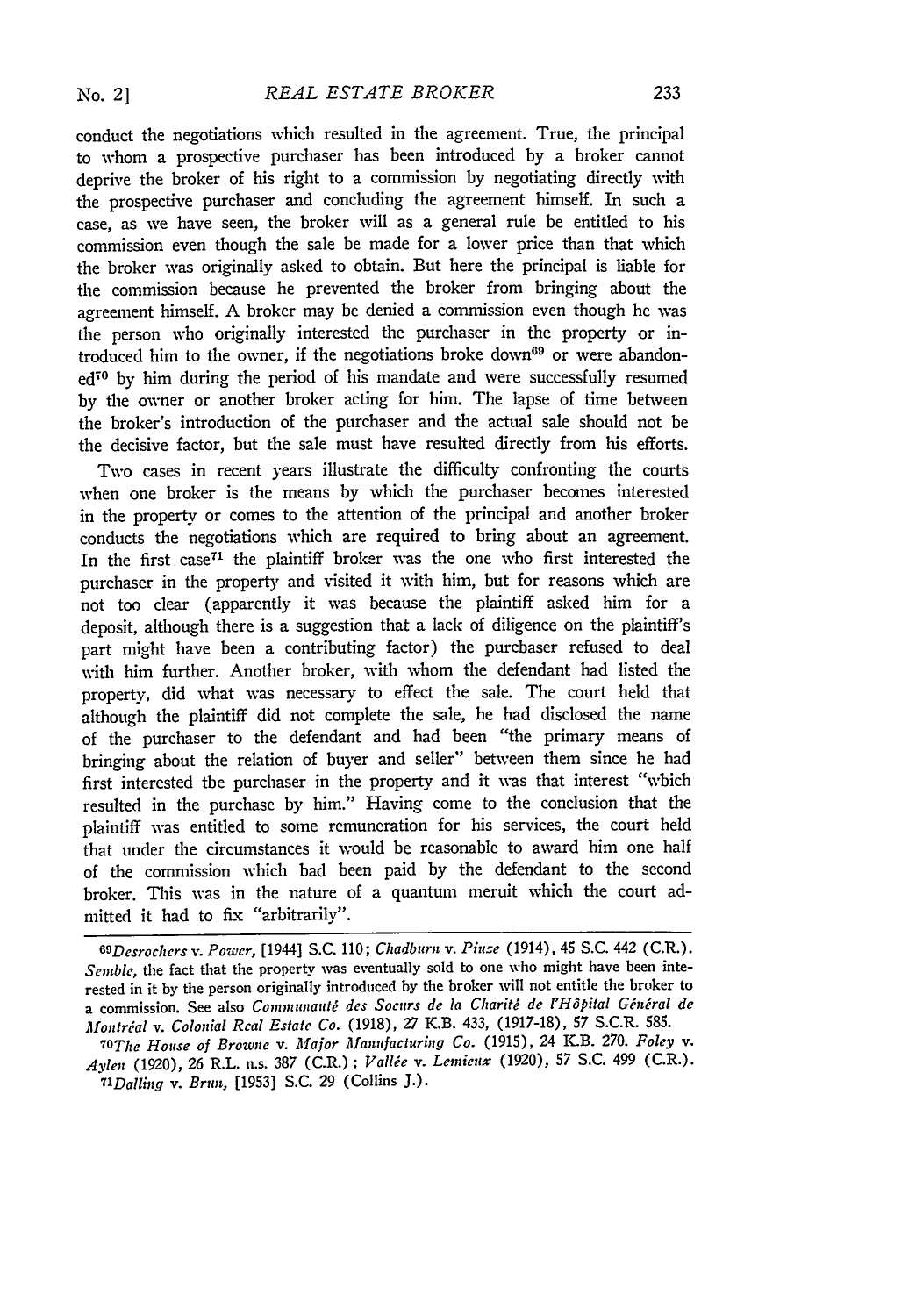In the second case<sup>72</sup> the plaintiff brokers advertised the property and sent the defendant several letters containing the names of persons to whom they had given the details of the property. Contained in one-of these letters, in a list of some eighteen names, was the name and telephone number of the person who eventually purchased the property. But the plaintiffs did nothing further to effect the sale, and a second broker actually introduced the purchaser to the defendant and carried out the necessary negotiations to bring about an agreement between them. The second broker was paid a commission by the defendant. The court dismissed the plaintiffs' action for commission, holding that while they might be said to have introduced the purchaser to the property, they were not the effective cause of the sale.

These tvo decisions, if not irreconcilable, appear to afford little basis for generalization. They seem to have turned on the view which the court took in each case of the equities and the good faith of the parties involved. The first case must be held to have been a particular application of the principle that a broker may be deemed to have been the effective cause of the sale even though another broker brought about the actual agreement. The second case illustrates the fact that it is not enough to introduce the purchaser to the property or even to bring him vaguely to the attention of the owner (although it is doubtful if the result would have been different even if the owner's attention had been especially drawn to the purchaser as in the first case) if a failure to do anything further makes it necessary for another broker to do the necessary work to bring matters to a conclusion. One cannot conclude from the first case that a court will award a commission to a broker who can be said to have made some contribution to a sale but has not been its effective cause, though it may be possible in a difficult case to modify the impact of the decision on an owner who has already paid a commission to another broker by fixing an arbitrary amount for the value of the second broker's services.<sup>73</sup> If brokers would like to see the commission divided in cases in which more than one broker has made some contribution to a sale they must seek their solution in agreement among themselves or recourse to the arbitration facilities of the Montreal Real Estate Board.

It has been held recently by the Superior Court that in order to be entitled to his commission a broker must show not only that he personally brought the purchaser into contact with his client but that at the time he executed the sale the client knew or had reason to believe that the person to whom

*7 2 Barrette et Guay Limitge v. Robidoux,* **[1955] S.C.** 426 (Pr~vost **J.).** *Cf. John Findlay Ltd. v. Golden* (1923), 29 R.L. n.s. 49 (S.C.).

73In *Grigoire v. McMahon* (1935), 73 S.C. **575** (Duranleau J.), after holding that the broker had been the effective cause of the sale, the court awarded him only one half of the commission to which it said he was entitled, giving as its reason that the defendant had already paid another broker, but this would appear to be an isolated solution of an equitable nature having no firm basis in theory or jurisprudence.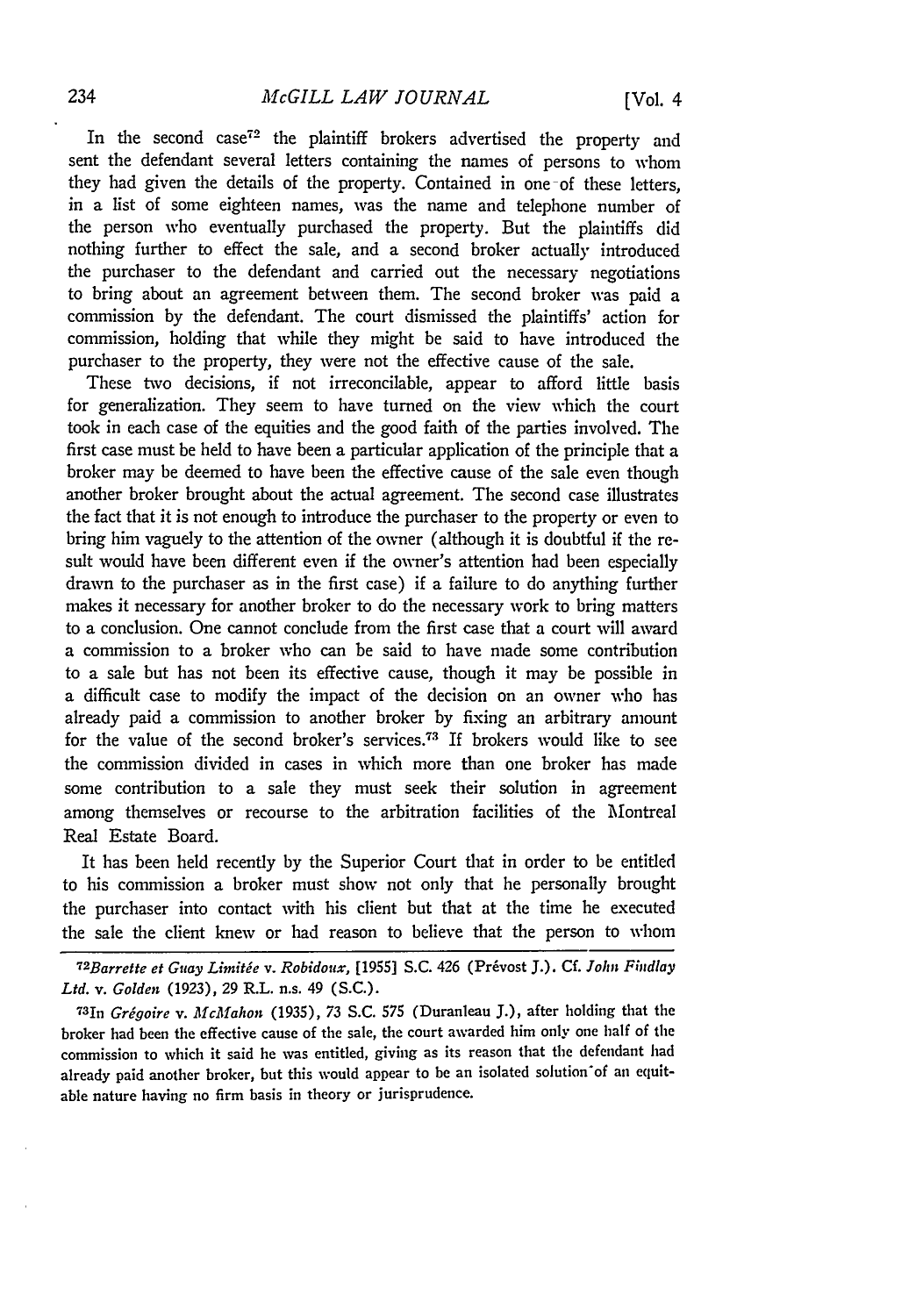he was selling had been brought into contact with him by the broker.<sup>74</sup> In this case the plaintiff brokers had interested the purchasers in the property and had visited the property with them but had not introduced them to the owner and indeed had abandoned their efforts to effect a sale when they had been misled by the prospective purchasers into believing that they were not interested in buying the property. Other brokers to whom the purchasers applied arranged an offer to purchase which was accepted by the owner with a written undertaking to pay the second brokers a commission.

The court based its conclusion on what it conceived to be implicit in the holding in *Burchell v. Gowrie75* and the long line of cases which had applied it. The rule appears to be a reasonable one since it saves an owner from mistakenly agreeing to pay a broker a commission when he has already become liable to pay a commission to another broker, or from agreeing to sell his property for a certain price under the misapprehension that he does not have to pay a commission on the sale. But the proper rationale of the rule presents some difficulty. Probably the simplest approach is to hold that the broker does not fulfill his mandate unless he personally introduces the purchaser to his client so that the latter has knowledge of how the purchaser came to him. There is a suggestion of this view in the Superior Court's decision but the decision seems also to have been supported by the following line of reasoning: the principal cannot be said to have agreed to pay the broker a commission unless when he executed the deed of sale, a condition of his obligation to pay a commission, he did so in full knowledge that he was thereby making himself liable to the broker for a commission because the latter had brought him into contact with the purchaser. The difficulty with this line of reasoning, if I have correctly represented it, is that it might lead one to conclude that the contractual obligation to pay a commission is created by the execution of the deed of sale and not merely made absolute by it. The mandate creates an obligation to pay the commission which is conditional on the execution of a sale. How far the principal is free to avoid payment of the commission by preventing the fulfilment of this condition is now to be considered.

15.  $-$  *The execution of*  $\mu$  *deed of sale as an essential condition of the obligation to pay a commission.* - The authority given to the broker is an authority to "sell". His commission is usually stipulated as a certain percentage of the "sale price". It is generally agreed that it is a condition of the principal's obligation to pay a commission that a sale take place. The question to be considered now is when a sale is deemed to take place and when, if ever, a broker will be entitled to his commission despite the fact

*<sup>74</sup>Paquette v. St. Jean,* [1954] **S.C.** 212 (Brossard **J.).** See also *Joseph v. Hpndy,* [1955] R.L. 109 (Brossard J.).

**<sup>75[1910]</sup>** A.C. 614.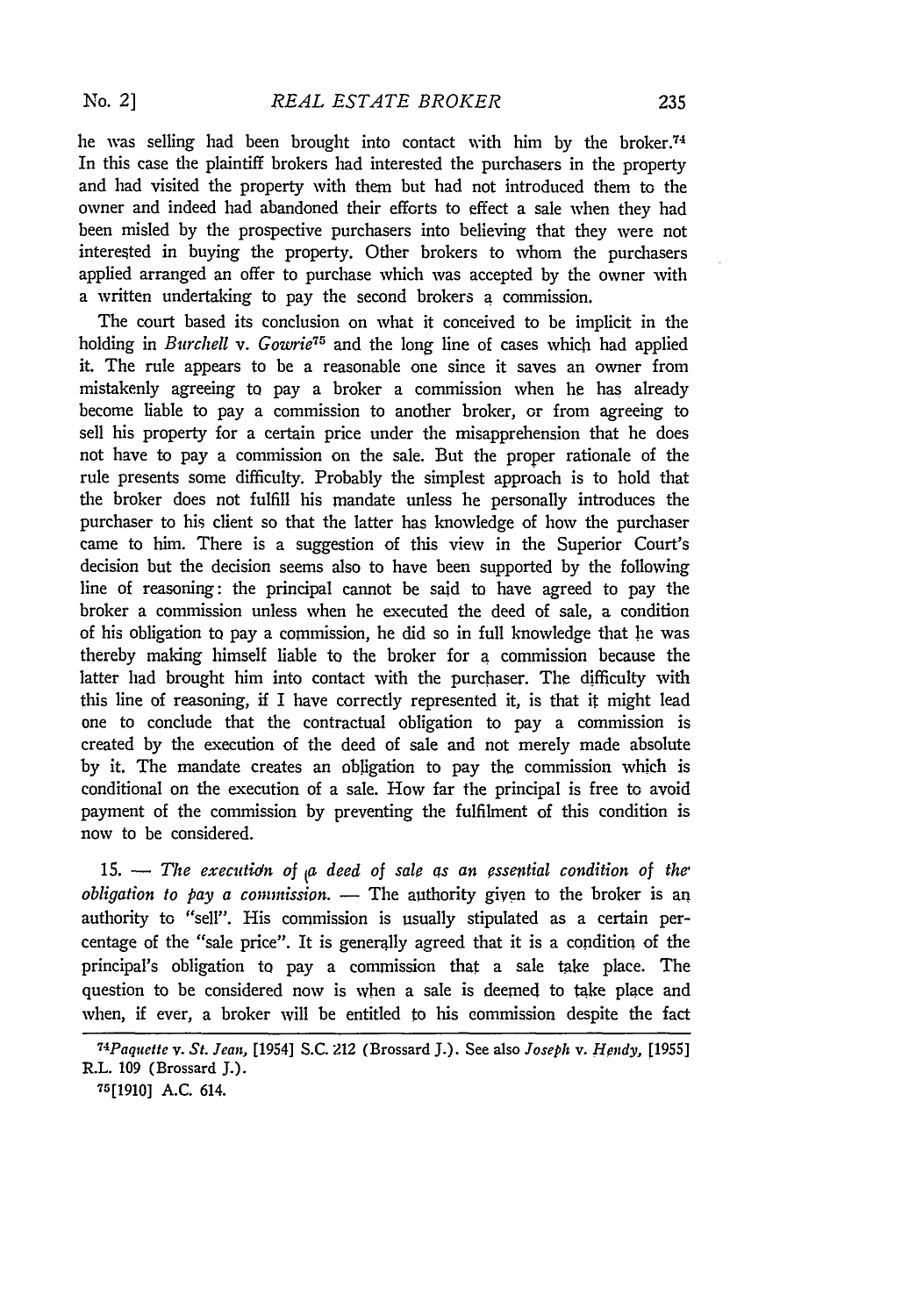that a sale has not taken place, or having taken place, has been subsequently set aside.

When a sale of immoveable property actually takes place in our law is a question on which there has been in the past and remains today much difference of opinion.<sup>76</sup> The controversy turns around the precise nature of the agreement which is formed by the acceptance of an offer to purchase or the offer to sell contained in an option. Some have held that this agreement is a contract of sale which transfers ownership between the parties to it the moment it is formed.<sup>77</sup> Others have taken the view that it is simply an agreement to enter into a contract of sale upon certain terms and conditions by the execution of a formal deed, which alone passes ownership between the parties.78

Unfortunately there is a good deal to be said for both views, and the controversy will probably only be ended by an amendment to the Civil Code which clearly establishes one or other of them as the correct one. The first view is supported by reference to the general principles governing formation and perfection of the contract of sale: that a contract of sale is formed when an offer to sell or to purchase a thing for a certain price is accepted **by** the other party, and that when the contract involves a specific thing it is perfected and transfers ownership by consent alone.<sup>79</sup> Thus the acceptance of an offer to purchase an immoveable creates a sale. This is the view held in France. It finds support there in the wording of article 1589 of the French Code, which provides that a promise of sale is equivalent to sale when the parties are in agreement upon the object and the price.

The first view is not as easily reconcilable, however, with the wording of the Quebec Code on the subject of promise of sale.80 It is this wording which appears to be decisive to those who support the second view, although they concede that the French rule is more logical. On the one hand the Code says that "a simple promise of sale" is not equivalent to sale;<sup>81</sup> on the other, that "a promise of sale with tradition and actual possession" is equivalent to sale.82 The problem, of course, is to determine what is meant **by** "simple promise of sale" in article 1476.

Two main arguments are put forward to support the conclusion that the Code is referring not to the unilateral promise of sale in which the promissor alone is bound, but to the bilateral contract which is formed **by** the acceptance of the promissor's offer. The first is that the unilateral promise of sale is so

82 Art. 1478 C.C.

<sup>&</sup>lt;sup>76</sup>See Turgeon, Considération sur la promesse de vente, (1952-53), 55 R. du N. 321.

<sup>77</sup>Mignault, *Droit civil canadien,* v. 7, **pp.** *26-27.* What is said throughout this discussion about promise of sale applies equally to promise to purchase. *Ibid.*, p. 33.

Marler, *The Law of Real Property,* nos. 430, 436.

<sup>79</sup>Arts. 1025, 1472 C.C.

SOArts. 1476-1478 inclusive.

<sup>8</sup>lArt. 1476 C.C.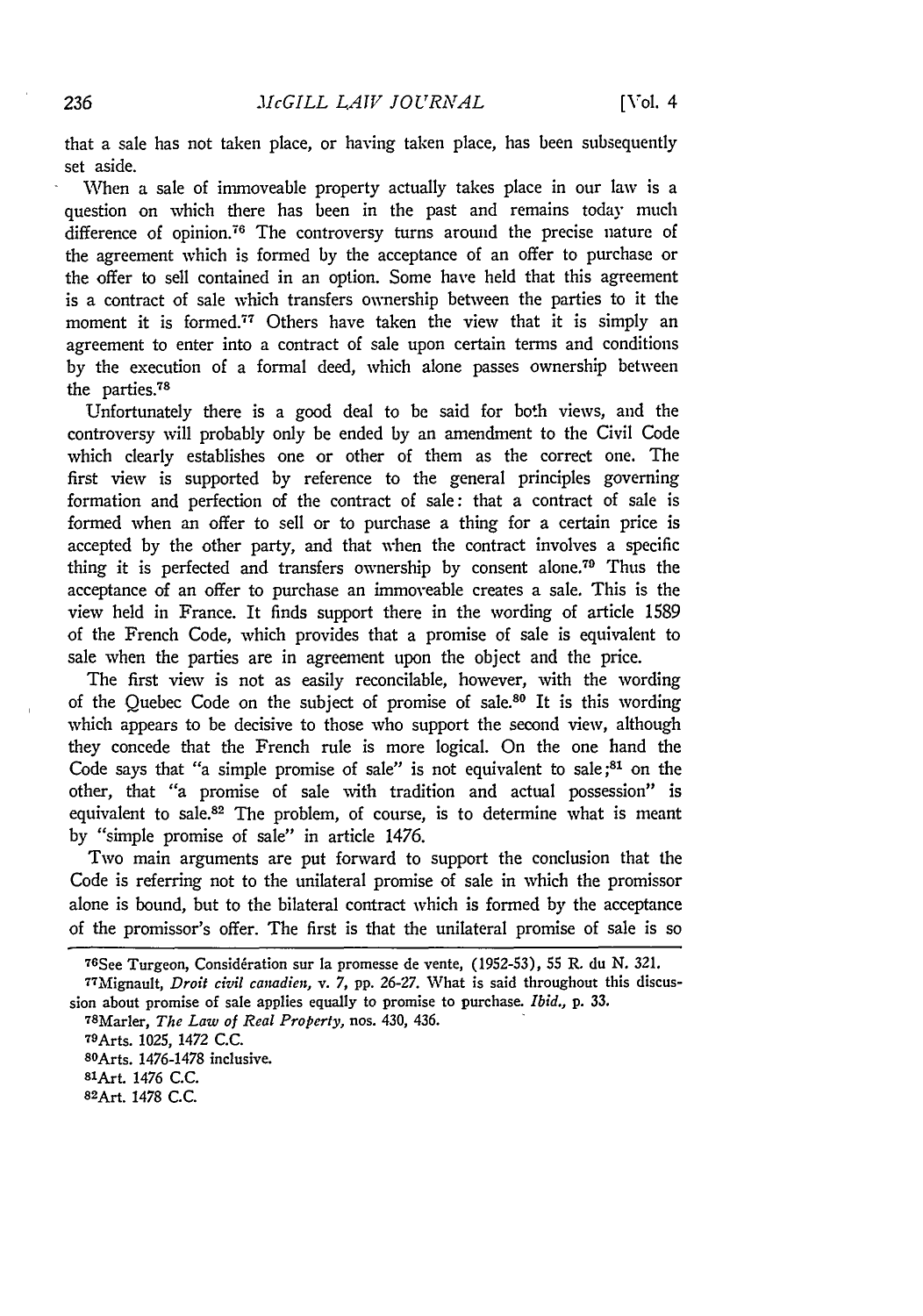obviously not equivalent to sale that the Codifiers cannot be presumed to have considered it necessary to say so. All that may be said in answer to this argument, which must be conceded to have considerable force, is that Pothier, <sup>83</sup> whom the Codifiers were following closely in framing article 1476, thought it worthwhile to state this obvious truth, and the Codifiers could have been in sufficient doubt about what was intended by the wording of the French article 1589 to want to be especially careful to avoid any uncertainty. On the other hand it is difficult to believe that the Codifiers could have concluded from the wording of the French article, which speaks of a meeting of minds on the object and the price, that the article was referring to other than a bilateral contract.

The second argument is drawn from the words "but the creditor may demand that the debtor shall execute a deed of sale in his favour according to the terms of the promise, and in default of so doing, that the judgment will be equivalent to such deed and have all its legal effects" which follow the opening statement "[a] simple promise of sale is not equivalent to sale." It is argued that it is only the agreement formed by the acceptance of the promissor's offer which gives rise to the right of specific performance, and that, therefore, the Code must be speaking about this agreement when it speaks of "a simple promise of sale". A possible answer to this is that by a unilateral promise of sale the promissor obliges himself to sell should the creditor call upon him to do so within the stipulated delay. The obligation is to execute a deed of sale. By his "acceptance" of the promissor's offer the creditor calls upon him to perform his obligation, what is called in practice taking up the option  $-$  so that it is not unreasonable to say that a unilateral promise of sale gives the creditor the right to demand that the debtor shall execute a deed of sale in his favour according to the terms of the promise. Perhaps stronger answers than these can be formulated for the arguments based on the text of the Code which are advanced in favour of the second view, but I find it difficult to resist the conclusion that the second view finds stronger support in the Code than the other one does. Moreover, insofar as immoveable property is concerned it also seems to be based on a sound presumption of the intention of the parties resulting from the necessity of the registration of a deed in proper form in order for the sale to have effect against third parties. It is reasonable to presume from the necessity of this formality that in the absence of a contrary agreement ownership is to pass between the parties only upon the execution of a formal deed of sale. This is the point at which legal possession is given and from which all adjustments are usually calculated in practice. The formal deed of sale, once executed, constitutes the agreement of sale between the parties. Articles 1476 and following are to be applied whenever the parties are to be deemed to have made a promise of contract. They are to be deemed to have done so where there is clearly a necessity of some formal agreement, the essential terms of

*<sup>8</sup> <sup>3</sup> 0eures,* **6d. 3e,** Bugnet, **v. 3,** no. **478.**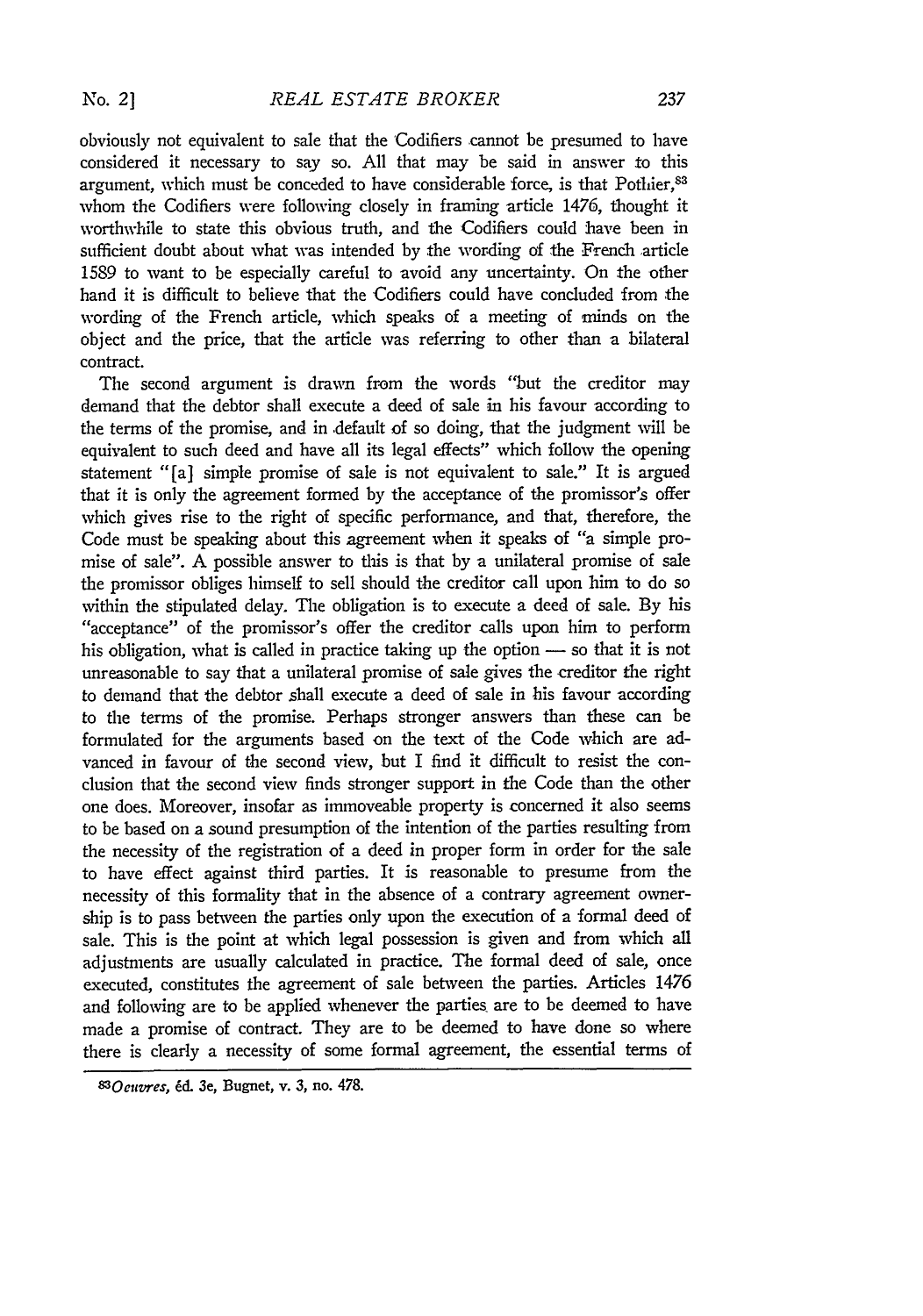which are to be agreed to in advance. It does not mean that every option, or offer to sell or purchase with a delay to accept, requires some further contract to give effect to it before ownership can be deemed to have passed. But where such a further contract is entered into in practice then the rules of article 1476 and following will be applied to determine the effect of the preliminary agreement or promise of contract unless the parties have stipulated otherwise. The second view then is to be applied as the rule of presumed intention in the absence of a clear expression to the contrary by the parties.<sup>84</sup>

It seems impossible to speak of the "weight of the jurisprudence" on this question. A considerable amount of judicial opinion can be found to support both views.<sup>85</sup> This division of opinion, as we shall see, is reflected in the cases which have involved the right of the real estate broker to a commission when the person from whom he has obtained an offer to purchase for his client has refused to sign a deed of sale.

84The rule of art. 1478 C.C. that "A promise of sale with tradition and actual possession is equivalent to sale." is a rule of presumed intention. The parties may have indicated that despite the transfer of possession ownership is not to pass until the fulfilment of some further condition, such as execution of a formal deed of sale or payment of the price. *Dulac v. Nadeau,* [1953] 1 S.C.R. 164; Mignault, *op. cit.,* vol. 7, p. 29.

85In support of the first view see *Labonti v. Larue* (1921), *27* R.L. n.s. 60 (C.R.); *Langlois v. Charpentier* (1914), 47 S.C. 97; *Zusman v. Tremblay,* [1951] S.C.R. 659, per Taschereau J., at p. 671; although see Rinfret C.J. *contra* at p. 663. In support of the second view see *Talbot v. Bernier* (1897), 13 S.C. 410 (C.R.); *Shea v. Décary* (1914), 46 S.C. 453 (C.R.) ; *Greaves v. Cadieux* (1916), 50 S.C. 361 (C.R.) ; *Labelle v. Messier,* [1948] S.C. 465 (Salvas J.); *Cousineau v. Gagnon* (1914), 23 K.B. 309; *Bercovitz v. Pearson* (1914), 23 K.B. 323; *Drouin v. Dubois* et *Wilder-Birminghain Realty Co.,* [1951] S.C. 301 (Brossard *J.). Quacre,* what the bearing on this question is of the conflicting jurisprudence as to whether the seller who is suing for the price on an accepted offer to purchase is bound to tender a deed of sale. See *Lebel v. Les Commissaires d'Ecole pour la Municipalitg de la Ville de Montmorency,* [1955] S.C.R. 298, [1954] Q.B. 824. The implication of certain cases which have held that the seller may sue for the price without tendering a deed or calling upon the other party to sign one would seem to be that there is already a sale without the necessity of a formal deed. *Charlebois v. Baril* (1927), 43 K.B. 295 at 305, reversed on another point by the Supreme Court, **f** 1928] S.C.R. *88; Molleur v. Ewing (1927),* 43 K.B. 223, at 233; *Desbiens v. Bluteau* (1929), 36 R.L. n.s. 201 (S.C.) ; see also *Poirier v. Baril* (1914), 23 K.B. 495. Nor does it necessarily follow from the decisions holding that the seller must tender a deed of sale that the court considered there was not a sale until such a deed was executed. See Taschereau *J.* in the Supreme Court in the *Lebel* case, *supra,* at p. 303. The courts appear to be simply applying the doctrine of non adimpleti contractus. The best view, however, would seem to be that by the accepted offer to purchase the parties agree to sign a deed of sale upon the terms and conditions laid down in the offer, and it is the execution of the deed of sale which creates the obligation to pay the price. The seller's recourses, therefore, should be *an action en passation de litre* which may be accompanied by a demand for the price which will be due on execution of the deed of sale by signature or judgment, or damages, and not an action for the price alone. Cf. *Labelle v. Messier,* [1948] S.C. 465 per Salvas **J.** at 466.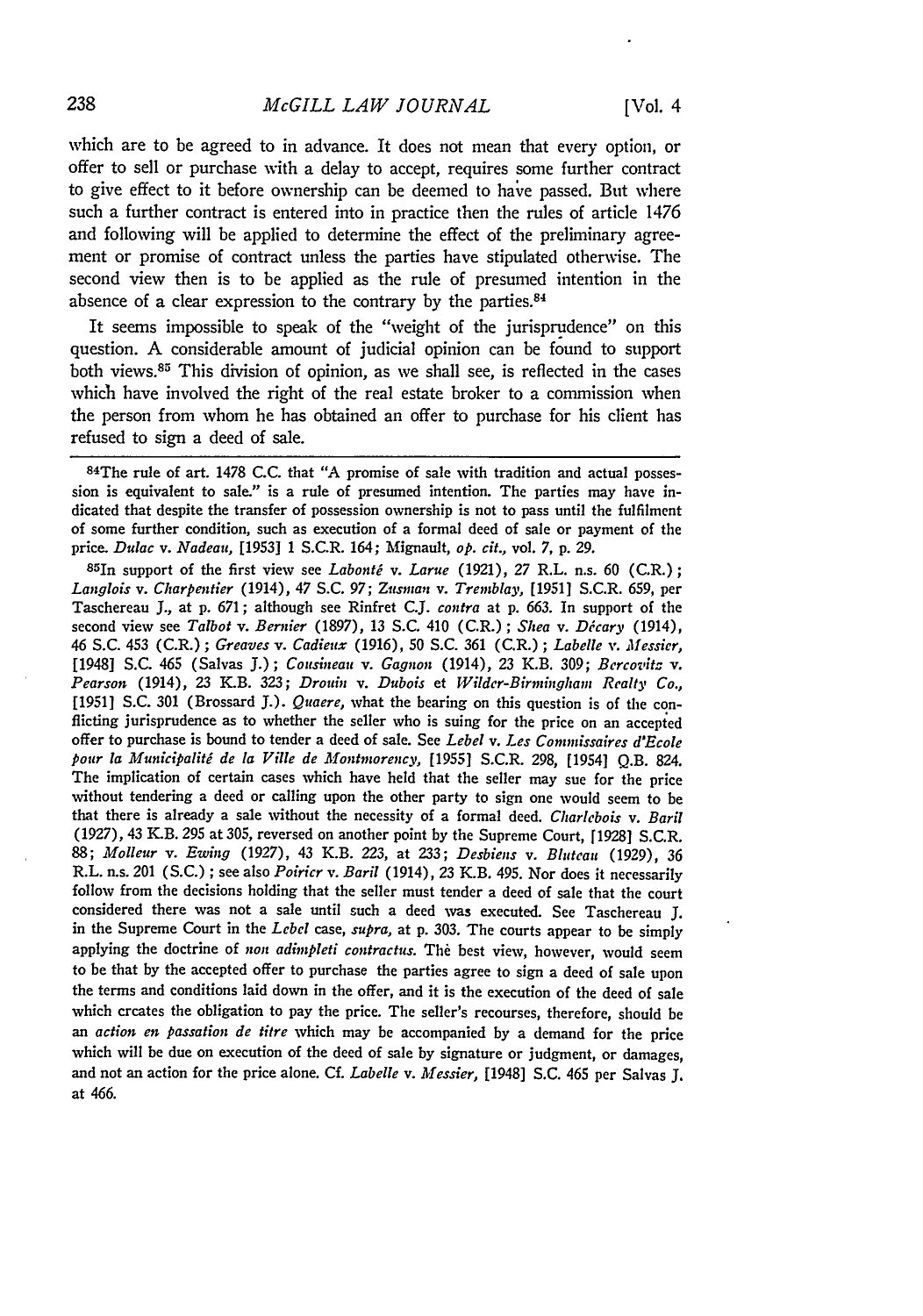The issue does not arise when the broker's client is at fault. Even assuming that there is not a sale until a deed of sale is signed, the broker is entitled to his commission since the condition of the client's obligation to pay has become absolute by his having prevented the fulfilment of it. $86$  This is the case where the broker's principal refuses without justification to sign the deed of sale, $87$ where the other party refuses for a reason for which the principal is responsible,<sup>88</sup> where the parties agree to cancel the agreement, $89$  or where the sale having been concluded, it is subsequently set aside by agreement of the parties, or for a reason for which the principal is responsible.<sup>90</sup>

86 Art. 1084 **C.C.** The client's liability also flows from Art. **1722** C.C. which provides in part: "When there is no fault imputable to the mandatary, the mandator is not released from such reimbursement and payment, although the business has not been successfully accomplished. **.. "** *<sup>87</sup>*

*Prud'homme v. Cruickshank* (1908), 14 R.L. n.s. 77 (C.A.), 33 **S.C.** 313, (where principal refused to sell, then renewed negotiations and subsequently sold to same buyer) **;** *Garijpy v. Johnson* (1911), 17 R.L. n.s. 143 (C.A.) *' Fraser v. Lande* (1914), 46 S.C. **383** (C.R.). The same rule should apply where the principal refuses to accept the offer of a financially responsible person to purchase the property on the conditions stipulated by the principal. *Jarry v. Baril* (1915), 48 S.C. 475 (C.R.). (Principal afterwards selling to the same person) **:** *Roch v. Joron* (1915), 48 S.C. 39 (C.R.) ; *Shipman v. Pdloquin* (1915), 48 S.C. 492 (C.R.); *Girard v. Fitzpatrick* (1925), 38 K.B. 503; *Bourgon v. Home Realty Corporation,* [1956] Q.B. 438 where it was held that there was no proof of a mandate.

*<sup>88</sup> foscovitch v. de Samor* (1915), 21 R. de **J.** 81, (1915), 47 S.C. 337 (seller refusing to sell because purchaser for whom broker acting failed to fulfill his obligations) ; *Aferineau v. Viau* (1914), 46 S.C. 197 (buyer refusing to purchase because seller inserted in deed of sale conditions different from those in option) ; *Brown v. McDonald* (1884), 6 S.C. 491 (sale not carried out because of defect in principal's title) ; Cf. *Leclerc v. Denis,* [1956] Q.B. *722,* where sale not completed because of illegal openings in principal's building but Court of Appeal held, reversing Superior Court, that the broker knew of the openings when he obtained the offer to purchase and was not entitled to his commission. See also *Sofio v. Lussier,* [1950] K.B. 577. There have been a number of cases applying the same rule where a broker with a mandate to obtain a loan has found a prospective lender but the loan has not been made for a reason for which the principal was responsible. *Arpin v. Tontant,* [1949] S.C. 331; *Ht v. Brodeur* (1882), 6 L.N. **59;** *Lewis* v. *Lamontagne* (1897), 11 S.C. 441 (C.R.) ; *Promotion Co. of Canada v. Leriche* (1917), *23* R.L. n.s. 329 (C.R.); *McLaughlin Co. Ltd. v. Dupuis Frères Ltée* (1925), 40 K.B. 141, [1927] 2 D.L.R. 96; *Johnson v. Regent Construction Company Limited* (1918), **53** S.C. 463, (C.R.), (1918), 24 R.L. n.s. 320 (C.A.).

*89Brotmnan v. Meyer* (1912), 41 S.C. 433 (C.R.). *Doody v. Huot* (1923), 34 KB. 176; *H5roux c. Dupras,* [1954] Q.B. 580; see also *Vanasse v. Lafontaine,* [1949] K.B. 23, where owner who put purchaser into possession under promise of sale held to have prevented fulfilment of condition.

*OODpuis v. Breton,* [1942] S.C. 49. Cf. *Sofia v. Lussier,* [1950] K.B. 577. For case where sale fails for lack of object, as when transfer of license for restaurant or hotel can not be obtained, compare *Lamarre v. Clairmont* (1915), 48 S.C. 46 (C.R.), holding agent was entitled to commission and *Lepage v. Bouchard* (1912), 43 S.C. 181 (C.R.), holding that he was not.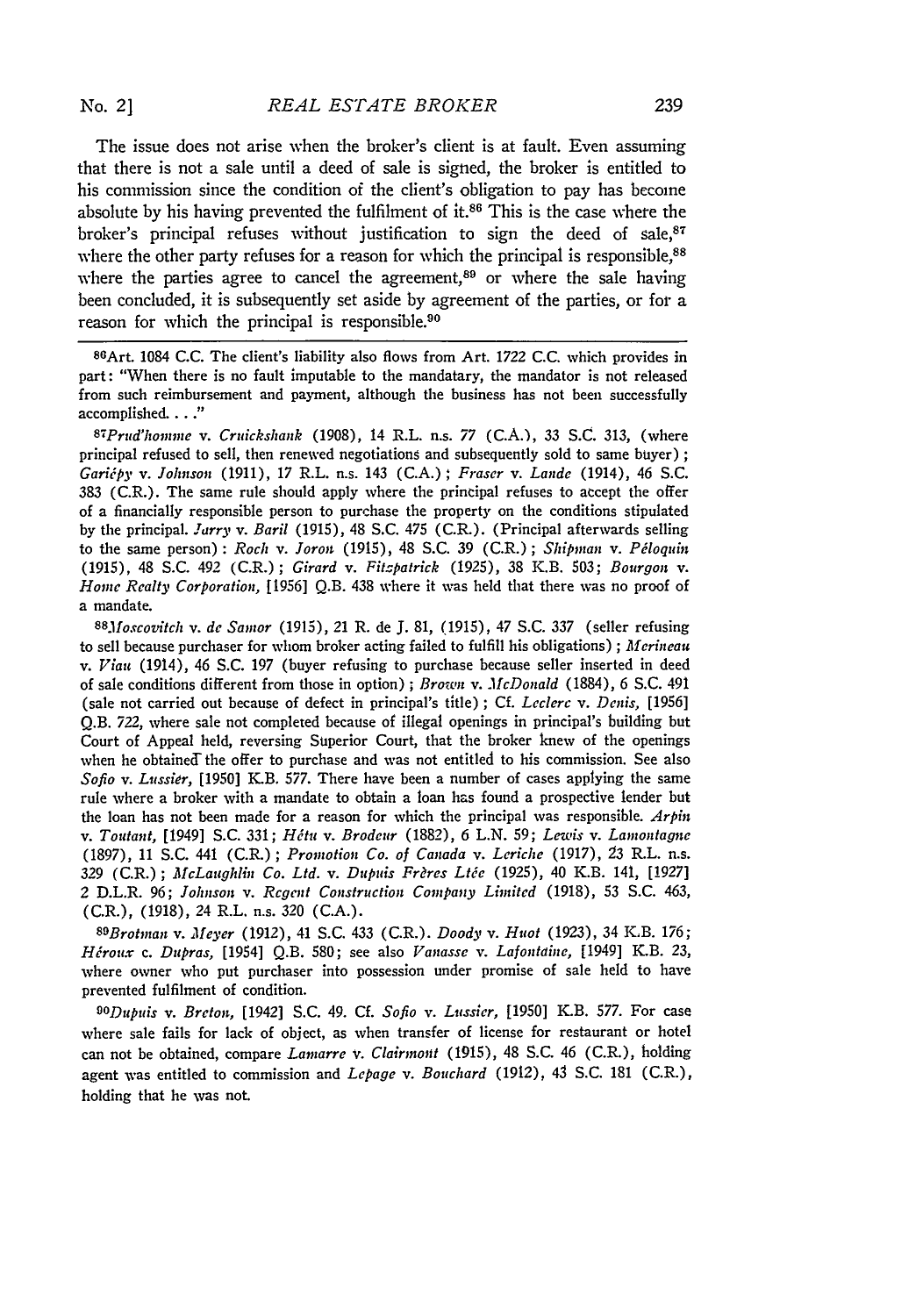The difficulty arises when the purchaser refuses without justification to give effect to his accepted offer to purchase by signing a deed of sale. The jurisprudence leaves an impression of uncertainty as to whether the broker is entitled to his commission in this case. The point of departure for an analysis of the present state of the jurisprudence on this question would appear to be the decision of the Court of Appeal in 1952 in *Breuer v. Boyer.<sup>91</sup>*By a three to two decision the court held that the broker was not entitled to his commission when the prospective purchasers, from whom he had obtained an offer to purchase that was accepted by the principal, refused to sign the deed of sale, stating that they did not have the money to make the required down payment. The reasons given for the majority decision were that in view of articles 1476 and following of the Civil Code the agreement formed by acceptance of the offer to purchase could not be said to be a sale, and therefore an essential condition of the owner's obligation to pay a commission had not been fulfilled, without any fault being imputable to him; and secondly, the broker failed to fulfil his mandate in presenting his principal with purchasers who did not have the means of making the required cash payment. At least two of the judges making up the majority appear to have been satisfied that at the time he presented the offer to purchase to his principal for acceptance the broker knew or had good reason to believe that the purchasers were financially incapable of meeting their obligations. The acceptance of the offer to purchase contained an acknowledgment by the owner that the work of the broker was completed on the signing of the acceptance, but the members of the majority distinguished between the work which the broker must perform to fulfil his mandate and any other condition of the principal's obligation to pay him a commission.

The dissenting judges held that there must be deemed to have been a sale by virtue of article 1472 and that failing prior knowledge by the broker of the financial incapacity of the purchasers, the broker's principal must bear the risk of such incapacity. The issue really separating the majority and minority in this particular case might therefore be reduced to one of fact: did the broker know at the time he took the offer to purchase or presented it to his principal for acceptance that the purchasers did not have the means of making the cash payment? For had the minority taken a different view of this question they

91[1952] Q.B. 273. For cases prior to this in which the broker's claim was rejected: *Globensky v. Dame Morrissette* (1893), 4 **S.C.** 386; *Petit v. Lussier* (1914), 46 **S.C. 195** (C.R.) *; Lussier v. Cloutier,* [19501 **S.C.** 177, all cases in which it was agreed that the broker should be entitled to anything he obtained over a certain amount; also *Communauté des Soeurs de la Charité de l'Hôpital Général de Montréal v. The Colonial Real Estate Company* **(1918), 27** K.B. 433, **(1919),** S.C.R. **585;** *Hoffman v. Deslanriers* **(1915),** 48 **S.C. 15** (C.R.) *; Petit v. Robert* **(1930),** 48 K.B. 249, where principal refused to conclude contract because property offered in lieu of price was not free from encumbrances. For a case holding that the broker was entitled to his commission when he found a prospective purchaser who made an offer that was accepted by the owner even though the prospective purchaser failed to give effect to the agreement **by** signing a deed of sale see *Girouard v. Beaudoin Ltée* (1914), 46 S.C. 57 (C.R.).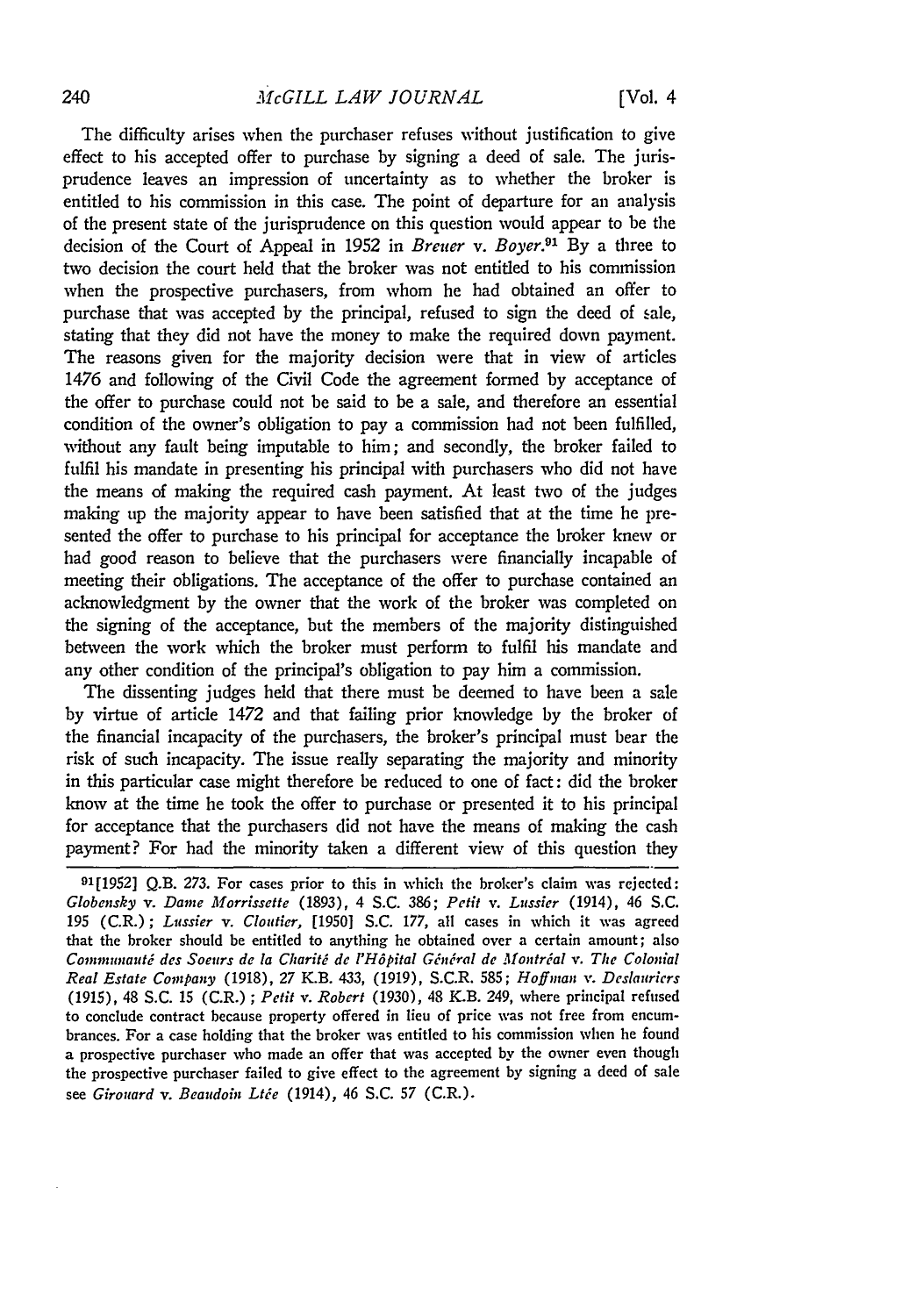Such was the case a few years later in *Barrette et Guay Limitée v. Morency*<sup>92</sup> where Surveyer **J.,** observing that the purchaser was solvent, held that the broker was entitled to his commission although the purchaser had refused to sign the deed of sale. The offer to purchase (called 'Promesse d'achat') contained a clause concerning termination of the broker's work similar to that in the *Breuer* case. The court held that the broker had fulfilled his mandate when the offer to purchase was accepted and he Was not required to see that the purchaser presented himself for signature of the deed of sale. Moreover, the bilateral promise to purchase was equivalent to sale (citing Mignault) and gave the principal recourses which, it was implied, he should exercise. Decisions rendered since this case, being mainly *causes d'espèce*, have not made too much contribution to the clarification of the general rule.<sup>93</sup>

Is there a solution to this problem which does not depend on the controverted application of articles  $1476$  and following of the Civil Code  $-$  a solution which assumes that the signature of a deed of sale is an essential condition of the broker's obligation to pay a commission? Certainly it appears reasonable to insist that the broker cannot be said to have fulfilled his mandate unless he offers a financially responsible purchaser, and it should be his duty to ascertain the financial capacity of the prospective purchaser or bear the risk of the purchaser being unable to meet his financial obligations at the time of signing the deed of sale. After that, the risk should be on the vendor, who should not, for example, have the right to recover the commission if the sale is dissolved for non-payment of the price. If the owner who has accepted an offer to purchase from a financially responsible person clearly refuses to exercise his recource against that person to compel the execution of the deed of sale then he may be considered to have prevented the fulfilment of the condition on

**<sup>92[1955]</sup>** S.C. 229.

<sup>93</sup> 1n particular *Dupuy &* Fils *Lte v. Lamy,* [1955] S.C. 422 (Collins **J.)** where the offer to purchase provided that if for any reason the sale failed to be completed the deposit made **by** the prospective purchaser should be retained **by** the brokers as liquidated damages. In an action **by** the brokers for commission after the principal had consented to a cancellation of the agreement apparently because the prospective purchaser was unable to find the necessary money to go through with the sale, the court held that the above clause in the contract defined the whole of the broker's rights in such a case and dismissed the action. Said Collins **J.:** *"...* **.** clauses of the kind in question which purport to give a commission solely **by** reason of the execution of a promise of sale are open to suspicion and could lead to grave abuse in the hands **of** unscrupulous people dealing with honest people innocent of the legal effect of such contracts"., citing *Breuer v. Boyer.* See also dicta in *Abbott v. Desmarteaux,* [1957] **Q.B.** 378 and *Laurentide Realties* Co. *Ltd. v. Celestino,* [1957] Q.B. 694.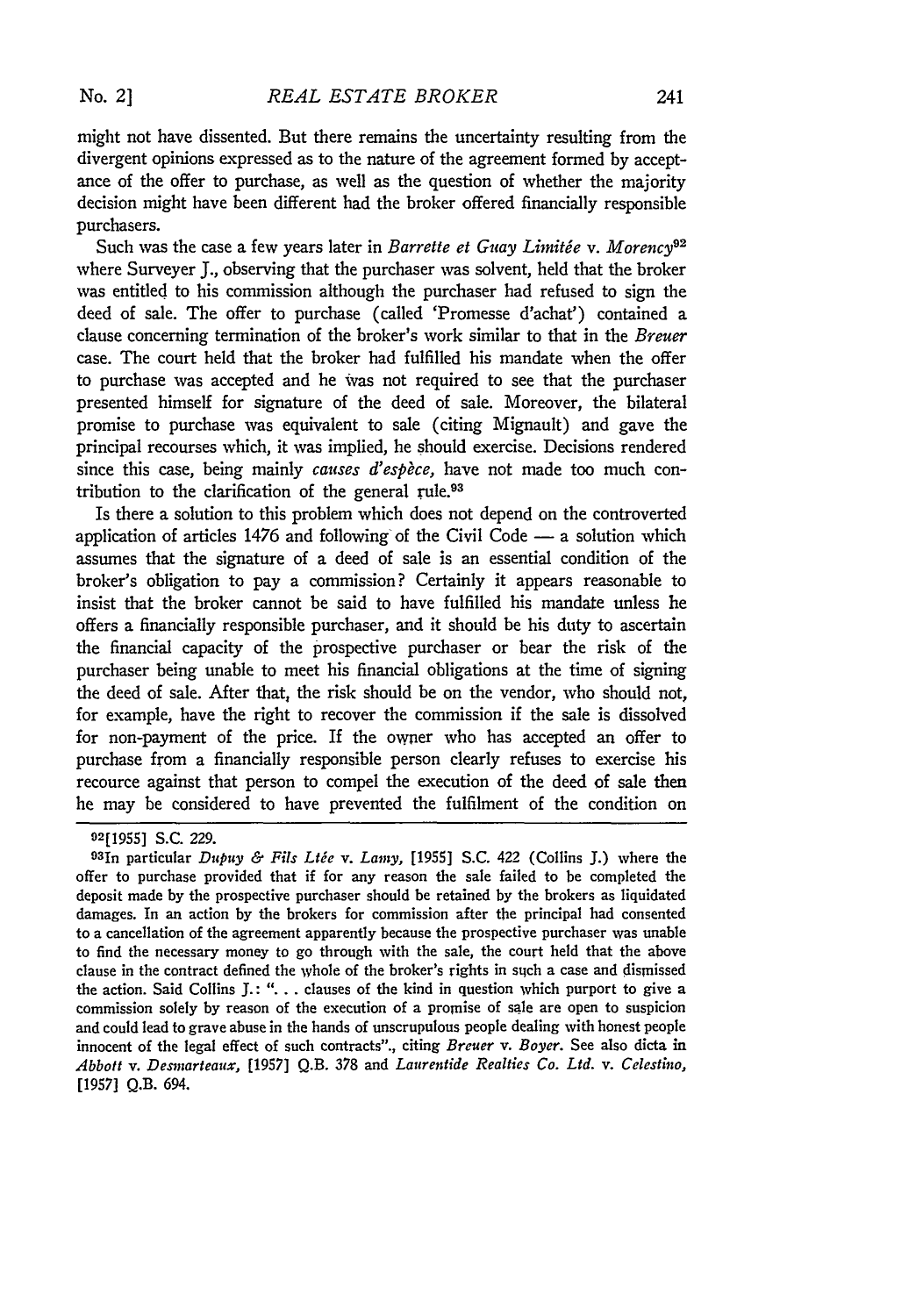which his obligation to pay the commission depends, and the condition thereby becomes absolute. It is as if the owner had agreed with the other party to cancel the agreement. If the owner elects to exercise his recourse can the broker be said to be entitled to his commission before the deed of sale has been executed by signature or judgment? It is doubtful, but applying the rule of article 1722 which provides that "Where there is no fault imputable to the mandatary, the mandator is not released from such reimbursements and payment, although the business has not been successfully accomplished . . . " it may be argued that the broker who has fulfilled his mandate by finding a financially responsible purchaser is entitled to his commission at the time fixed for signature of the deed of sale, even if the deed of sale is not signed at that time, so long as the failure to sign it is not imputable to the broker's fault.

Another question which must be considered in connection with this whole problem is whether the agreement to pay a commission to the broker which the owner usually signs with his acceptance of the offer to purchase constitutes an unconditional obligation to pay the commission. (The statement in the standard offer to purchase approved by the Montreal Real Estate Board reads in part: "I ... hereby accept said offer and agree to pay **. .** . (the broker) a commission of ... % of the sale price. . . **.")** The courts do not appear to have ruled on this question yet. But assuming that the signature of a deed of sale is an implied condition of the obligation to pay a commission under every mandate given to a real estate broker, in the absence of a clear stipulation to the contrary it would seem to require more explicit language than that used in the customary formula to dispense with this condition.

It has been held that the broker who has been deprived of his commission by the purchaser's refusal to sign the deed of sale does not have a claim against the purchaser for damages.<sup>94</sup>

16. - *The broker's remuneration*. - The remuneration of the broker is usually stipulated as a commission consisting of a certain percentage of the sale price.<sup>95</sup> It may, as we have seen, consist of the amount by which the selling price exceeds a certain amount, or if the broker is acting for the purchaser, the amount by which the purchase price is less than a certain amount.

If the parties have said nothing about remuneration, the broker will be entitled to the commission established by usage for the particular type of transaction involved, since the mandate is by usage a remunerative one.<sup>96</sup> The broker

*9 6 Raymond v. Marcotte* (1914), 46 **S.C.** 384; *Dudemaine v. Pelletier* (1913), **19** R.L. n.s. 380 (S.C.); *Grigoire v. McMahon* (1935), 73 S.C. 575; *Touchette v. Godin,* [1947]

*<sup>94</sup>St. Louis v. Longtin,* [1950] S.C. 255 (Demers J.) ; Cf. *AMoscozvitch v. Sambor* (1915), 47 S.C. *337* (C.R.) where the majority held that the broker was entitled to damages for loss of commission owing to the purchaser's failure to sign the deed of sale, but it appears

that they were also prepared to hold that the broker had a mandate from the purchaser. *95See Goyette v. Michzaud,* [1949] K.B. 235, holding that the agent will not be entitled to his commission when no proof has been made of the price for which the sale has been made.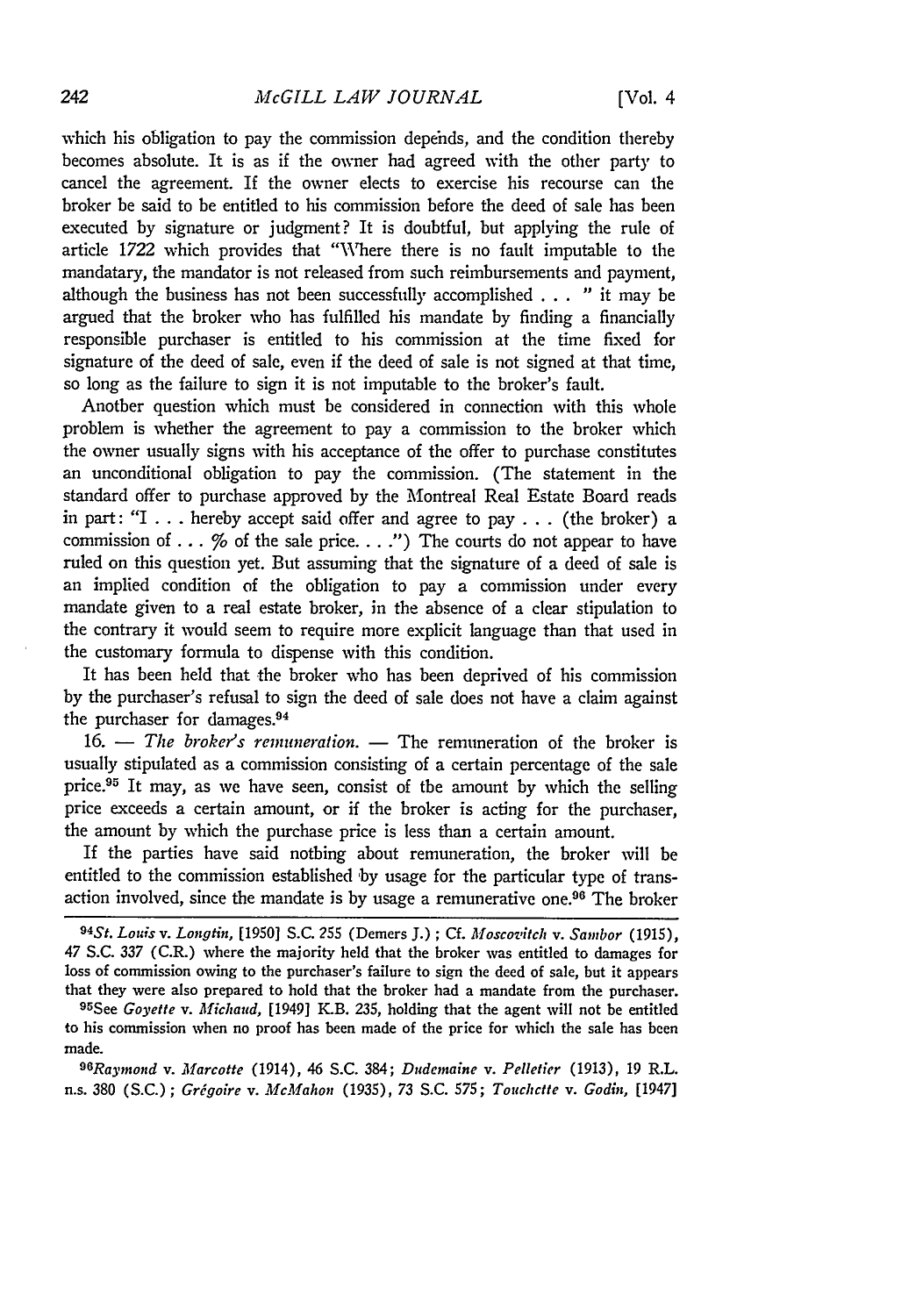may also claim the commission recognized **by** usage when he is unable to prove an agreement to pay a special commission.<sup>37</sup> In such cases the broker must allege and make proof of the usage. Although the contrary has sometimes been held,  $98$  it would appear that a person must be a broker regularly practising as such to claim the commission established by usage.<sup>99</sup> The courts have on several occasions accepted the tariff of charges recommended by the Montreal Real Estate Board and observed **by** its members as evidence of the usage,100 although in one case the court declined to apply the tariff of the Board to brokers who were not members of it.<sup>101</sup> It is a nice question how far persons who retain members of the Montreal Real Estate Board should be deemed to have agreed to pay its recommended charges in particular cases. **A** usage must meet certain tests before it will be applied by the courts.<sup>102</sup> The standard rates of commission charged for the sale of residential and business properties certainly meet these tests. But what of a rule like the following one in the Montreal Real Estate Board's tariff of minimum charges: "If a consideration, cash or otherwise, has been paid for an option arranged by a broker and the option is not exercised, the broker may charge the principal granting the option one-half of the consideration received, but in no event shall this amount exceed the sale or rental commission to which the broker would have been entitled had the option been exercised"? Is the client deemed to have impliedly agreed to pay this charge when he retains a member of the Board or does the rule simply mean that a member is authorized by the Board to stipulate this charge in his agreement with the client? The latter would appear to be the better view of the matter. Such rules may raise a presumption of what the actual practice is but they do not automatically apply to persons who retain members of the Board. The practice must be so well established that it may be presumed to have been known to the client before it can be applied as an implied term of the contract.

17. **-** *The double mandate.* **-** Although at one time it looked as if the Quebec courts might hold that it was always immoral or illegal for a real estate broker to obtain an agreement to pay a commission from both parties to a

*97Lcnmieux v. Morrisset,* [19481 R.L. 559. The broker may also be entitled to the commission established by usage where, because he-sold the property on terms different than those originally stipulated he is not entitled to the special commission to which the principal had agreed. See note 61, *supra.*

*OSiright v. The King* (1914-16), 15 Ex. C.R. 203; *Langelier v. Roy* (1916), 22 R.L. n.s. 123 (C.A.).

*09 Riclards v. Brossard,* [1945] S.C. 179; *Lafreiire v. Martel,* [1948] S.C. 253. *1 <sup>0</sup> (E.g. Handfield v. Binette,* [1947] S.C. 384. *' <sup>0</sup> 1Dalling v. Brun,* **[1953]** S.C. 29. *1o2joyal v. Beaucage* (1921), 59 S.C. 211.

S.C. 147; *Handfield v. Binnette,* [1947] S.C. 384; *Lafrcni&e v. Goidet,* [1952] S.C. 64. *Juneau v. Cook* (1917), 54 S.C. 291, (C.R.), a case involving a commission agent, has been cited in some of the real estate cases to support the proposition that the mandate given to the real estate broker is by usage one for remuneration.